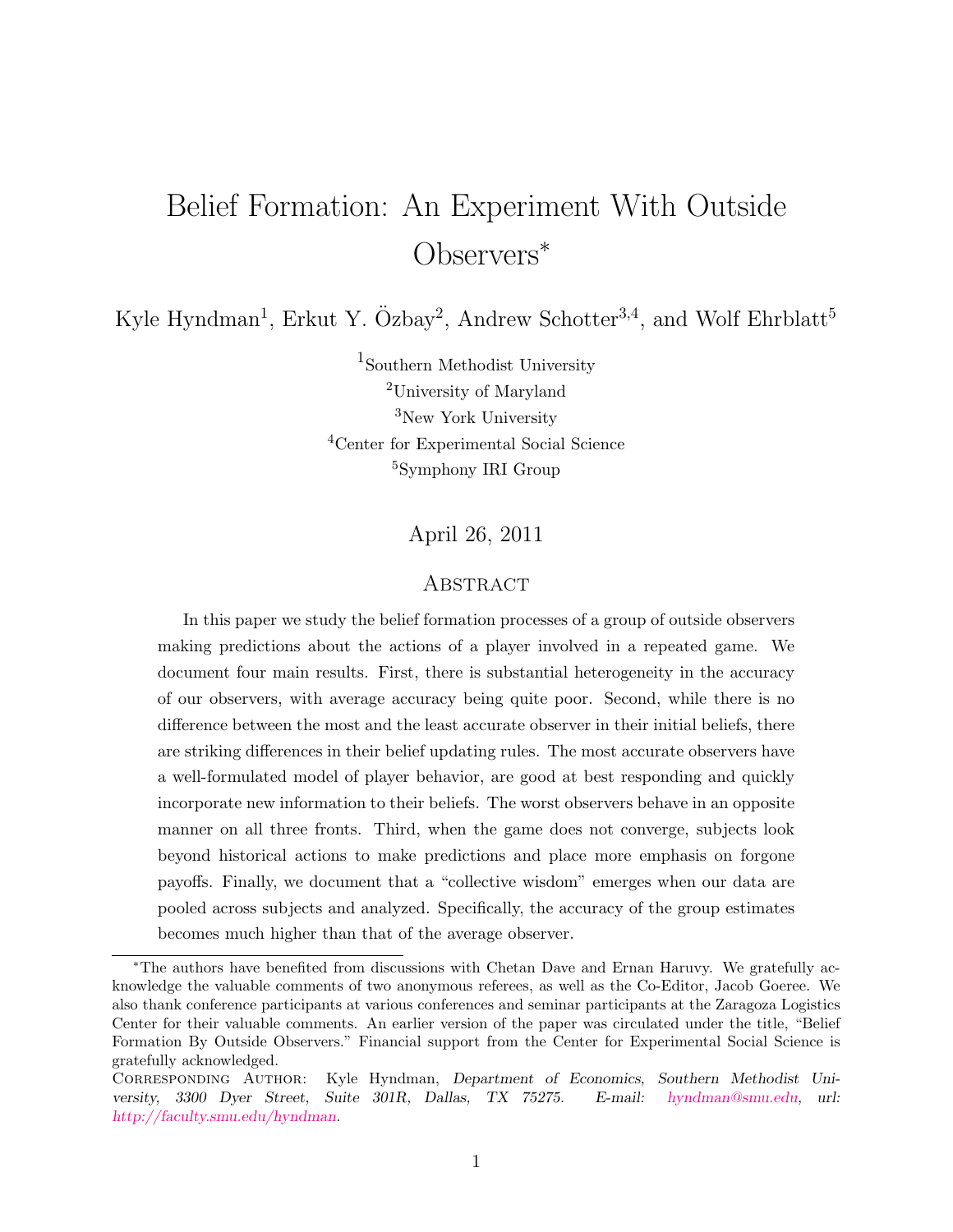# 1 Introduction

Predictions form an important part of every day economic life. Economists are constantly making predictions about inflation, economic growth, the length of the current recession, etc; analysts are making predictions about which way a particular stock or an entire market will go in both the near and far terms. Beyond that, a large part of the value of a consultant is his/her ability to accurately predict how one's competitors will respond to a particular course of action. One common feature of all these examples is that the people who are making predictions are very often not the same people who are making decisions based on those predictions. To take one example, analysts studying individual stocks are, in principle, independent from the traders and brokers who are acting on their research.

Our study is motivated by a number of very broad questions concerning the way in which outsiders — people who observe the actions of others without also taking an action — form and update predictions. First, are people any good at making predictions? Second, if some people are better at others at making predictions, what explains the differences (e.g., initial beliefs, the updating rules, the level of sophistication, etc.)? Third, how do people update their beliefs? That is, what information do they make use of in their updating process  $(e.g.,)$ historical actions data and/or payoffs)?

To investigate how subjects make predictions  $(i.e., form beliefs)$  we employ a relatively new technique which is to bring subjects into the laboratory and show them, period by period, the time series of a game that had previously been played by two real subjects. In each round these subject-observers are then asked to assign probabilities to the actions taken by one player in the next period of this interaction. They are then rewarded for their predictions using a proper scoring rule which compares their predictions to the actions taken by the players.

In answer to our opening question, our experiments would seem to indicate that, no, individual subjects are not, on average, good at making predictions. First, not surprisingly, there is a great deal of variation in the accuracy of beliefs of our observers. Some subjects predict actions very accurately, while others predict actions very poorly. More surprisingly, we find that nearly half of the subjects would have earned more money by reporting a uniform belief in every period. That being said, there does appear to be some ability involved. Since, in our experiment, subjects predicted two different sequences of games, we can compare their relative performance in the two sequences. We find a significantly positive correlation between one's rank (in terms of predictive accuracy) from the first sequence and their rank from the second sequence.

Second, in an effort to understand the differences between the most accurate and the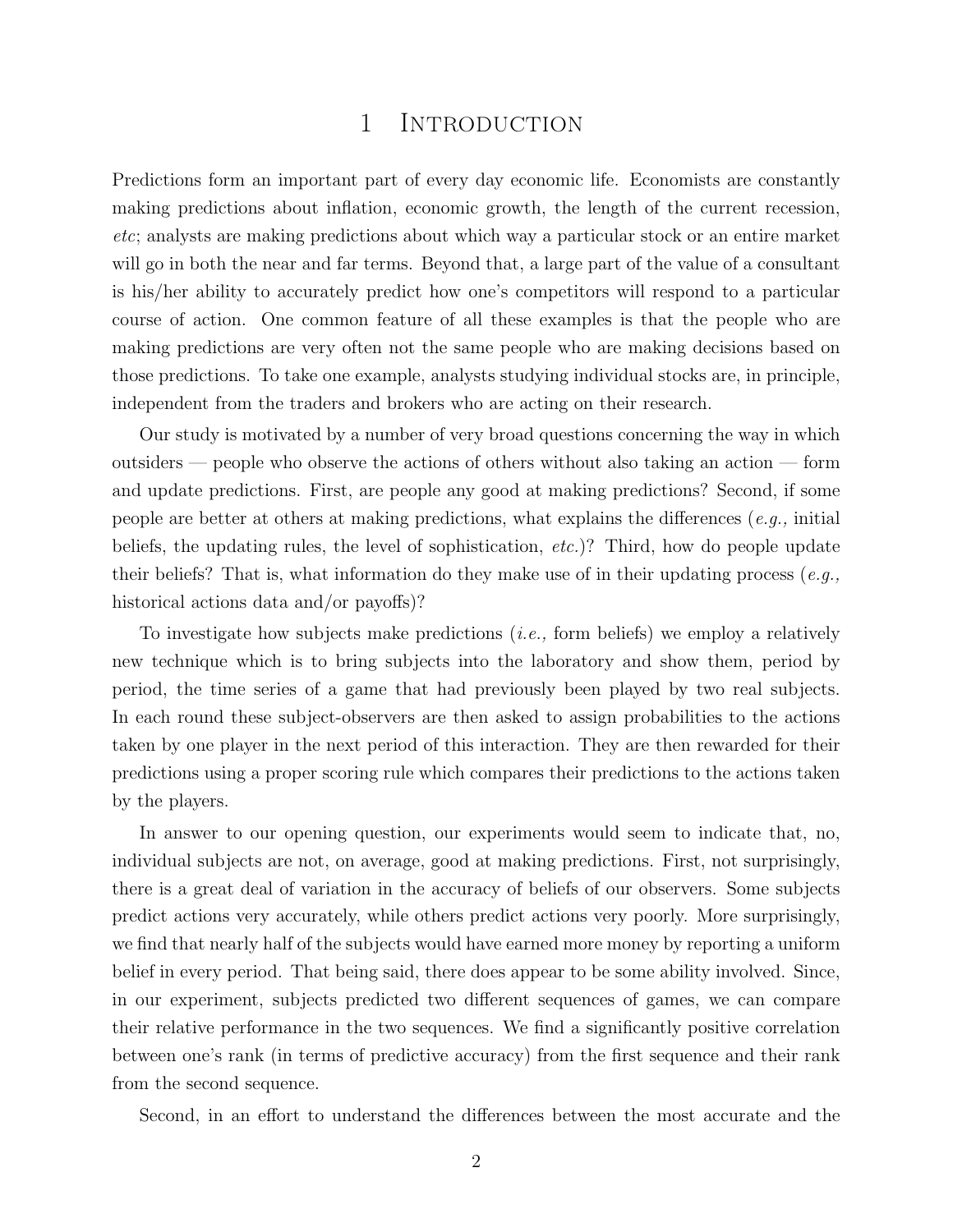least accurate observers, we show that there are no systematic differences between the two groups in their initial beliefs.<sup>[1](#page-2-0)</sup> Instead differences in accuracy are explained by differences in their belief updating procedures, which we estimate by adapting the methodology of Costa-Gomes and Weizsäcker [\(2008\)](#page-26-0). We show that the best observers are much more likely to best respond than the worst observers. At the same time, the best observers view the person whose actions they are predicting as less capable of best responding than do the worst observers. It is also shown that the most accurate observers respond more quickly to recent information than the worst observers. There are other differences between the best and worst observers, such as how the two groups incorporate payoffs (both real and imagined), but they are less systematic.<sup>[2](#page-2-1)</sup> The main punch line of this analysis is that the best observers have a well-formulated model of the player whose actions they are predicting, have a high ability to best respond and adapt quickly to recent information, while the worst observers behave in the opposite manner.

Third, our results suggest that subjects do not enter the experiment with a single model of beliefs to be applied independently of the precise sequence of actions that they observe. In particular, when the game they are observing converges to the Nash equilibrium fairly quickly, subjects stick with a historical model `a la [Cheung and Friedman](#page-26-1) [\(1997\)](#page-26-1). However, when the game does not converge, it appears that subjects try to incorporate more information into their model of beliefs in order to rationalise and predict what they are observing — most notably, payoffs (both real and foregone) are found to be much more prominent in subjects' model of beliefs when the game does not converge. Similarly, the fraction of subjects employing an EWA belief-updating rule is higher in games that don't converge. It is also interesting to note that the use of a more complicated belief-updating rule to make predictions often does not lead to greater prediction accuracy. Indeed, it is generally the case that subjects using a simpler rule for updating beliefs are less prone to mistakes and are often more accurate than those using more complicated models.

Our final result shows that despite the large variation in accuracy and the poor accuracy of the average observer, a kind of "collective wisdom" emerges when we estimate belief models on the pooled data. That is, the average accuracy of estimated beliefs from pooled data is substantially higher. Thus, while our results would suggest caution in seeking out the advice of a randomly chosen "advisor", they also seem to suggest that there may be some

<span id="page-2-0"></span><sup>&</sup>lt;sup>1</sup>In particular, as we show in Section [3.2,](#page-9-0) most subjects report a nearly uniform (*i.e.*, level-1) initial belief, with a much smaller proportion of subjects reporting a level-2 initial belief and very few reporting an level-3 initial belief. This result is consistent with the results of [Haruvy](#page-26-2) [\(2002\)](#page-26-2), though inconsistent with Costa-Gomes and Weizsäcker [\(2008\)](#page-26-0), who showed that subjects generally reported level-2 beliefs.

<span id="page-2-1"></span><sup>2</sup>Our result is that for the dominance solvable games, the best observers gave relatively little weight to forgone payoffs, while in the non-dominance solvable games, they gave relatively more weight to forgone payoffs. The worst observers had the opposite pattern.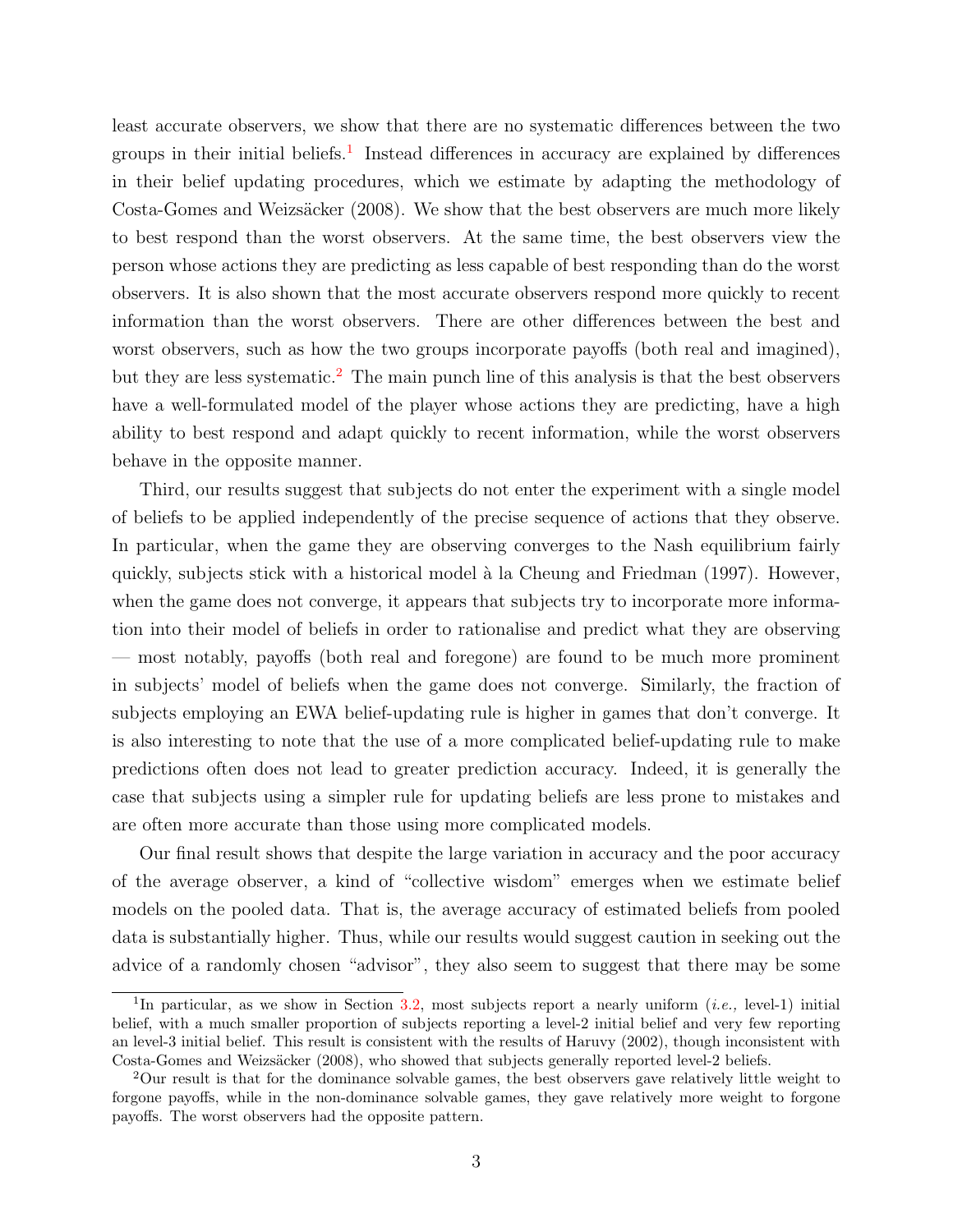benefit from seeking advice from a set of independent advisors.

From a methodological perspective, we follow closely to and extend [Costa-Gomes and](#page-26-0) Weizsäcker [\(2008\)](#page-26-0). They start from the premise (one that we share) that stated beliefs need not coincide with a subject's true beliefs and, therefore, the analysis should account for this possibility. The authors then develop a model of stochastic best response for stated beliefs in one-shot games and show how "true" underlying beliefs may be estimated, possibly for a number of different types. They also estimate models in which true beliefs are constrained to a parametric functional specification. In this paper, we estimate the beliefs implied by a dynamic parametric functional form, thus extending Costa-Gomes and Weizsäcker's [2008](#page-26-0) static parametric functional form to a dynamic setting. We also directly apply their methodology to study subjects' initial beliefs.

The rest of the paper is organized as follows. In Section [2](#page-3-0) we provide details of the experimental design. Sections [3](#page-5-0) and [4](#page-12-0) contain our main results. In particular, we document the great variation and, on average, poor quality of our observers' predictions. We also highlight the systematic differences between the most and least accurate observers, and we study in detail the belief formation processes used by our subjects and show that the pooled estimations generate fairly accurate predictions of actual behavior. Finally, Section [5](#page-24-0) provides some concluding remarks.

# 2 The experiment

<span id="page-3-0"></span>In the experiments of Hyndman, [Ozbay, Schotter, and Ehrblatt](#page-26-3) [\(Forthcoming\)](#page-26-3), subjects were matched in fixed pairs and played one of the games in Figure [1](#page-4-0) for 20 periods. In each period, the subjects in that experiment chose an action and also stated a belief about the action that they expected their opponent to take in the next period. At the end of 20 periods, subjects were randomly rematched and then proceeded to play the other game for 20 periods — again choosing an action and stating a belief in each period. As can be seen, each game had a unique pure strategy equilibrium (highlighted) in which the payoffs were on the Pareto frontier. Furthermore, the game labeled DSG is dominance solvable, while the game labeled nDSG is not.

Hyndman, [Ozbay, Schotter, and Ehrblatt](#page-26-3) [\(Forthcoming\)](#page-26-3) report that of the 17 of 32 pairs of subjects converged to the Nash equilibrium for the DSG game, while 16 of 32 pairs of subjects converged to the Nash equilibrium for the nDSG game. Furthermore, for those pairs that reached the Nash equilibrium, convergence was somewhat faster in the dominance solvable game than in the non-dominance solvable game.

In our experiments, new subjects were recruited and brought into the experimental lab at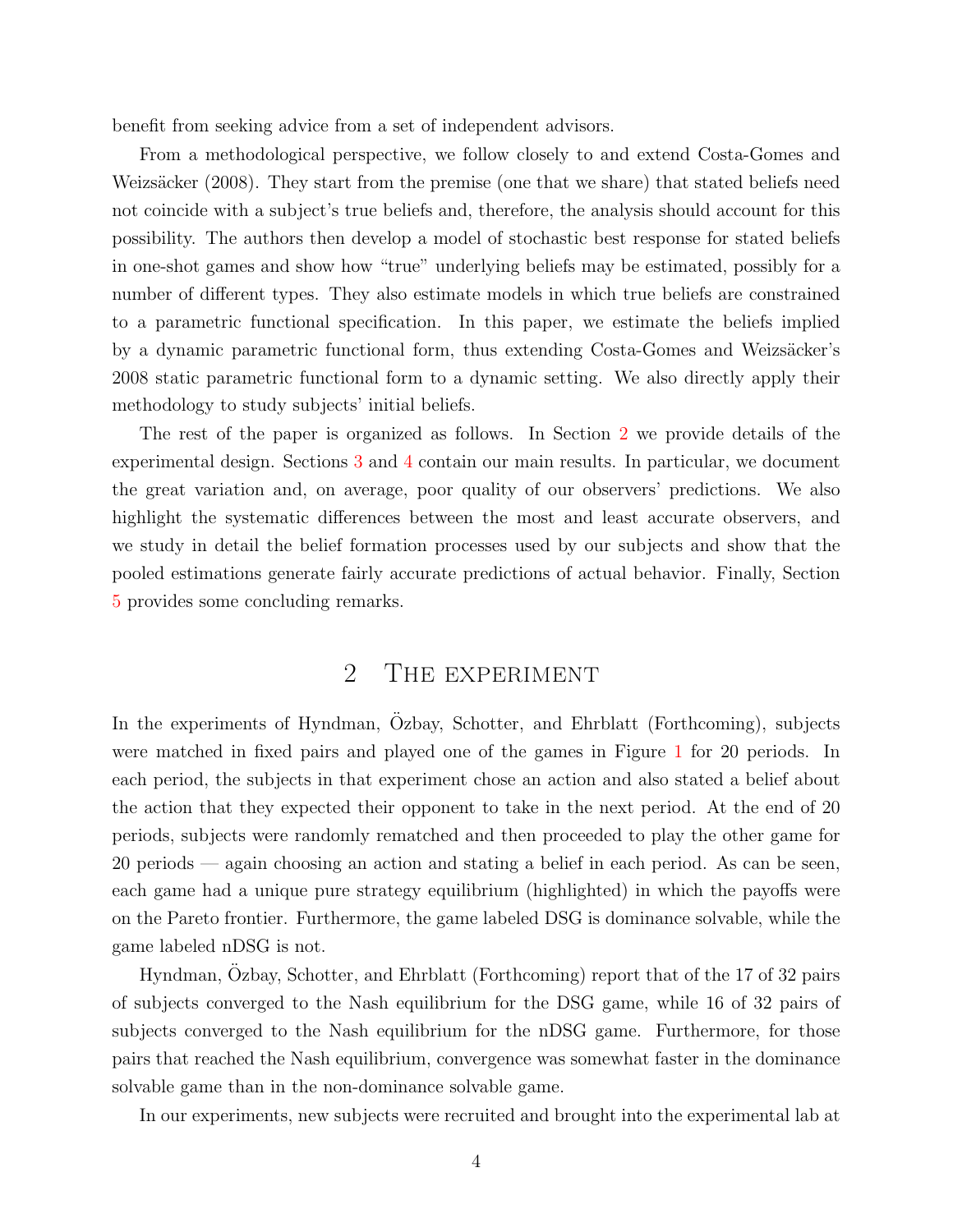FIGURE 1: Games used in the experiments

<span id="page-4-0"></span>

|    | Αl     | A2          | A3     |              | ΑI        | Aʻ2   | A3     |
|----|--------|-------------|--------|--------------|-----------|-------|--------|
| A1 | 51,30  | 35, 43      | 93, 21 | A1           | .83       | 39,56 | 42, 45 |
| A2 | 35, 21 | 25, 16      | 32,94  | А2           | 12<br>24. | 12,42 | 58,76  |
| A3 | 68,72  | 45,69       | 13,62  | A3           | 89, 47    | 33,94 | 44,59  |
|    |        | $(1.a)$ DSG |        | $(1.b)$ nDSG |           |       |        |

New York University's Center for Experimental Social Science. On their computer terminals, subjects saw the replay of action choices on period at a time for one pair of subjects who had previously participated in the experiments of Hyndman, [Ozbay, Schotter, and Ehrblatt](#page-26-3) [\(Forthcoming\)](#page-26-3). In other words, we took the time series of actions of a pair in the previous experiment and played it out period by period. In the instructions, the subjects were informed that the games they were about to see were played in the past by NYU undergraduates so that ambiguity regarding the population was eliminated.

The new experiment used the same language and followed the same basic procedures as the old experiments on which they are based. That is, our observers knew that the people they were observing played the game in a fixed pair for 20 periods and that they could see the payoffs of both players. As with the original experiments, subjects in our experiment saw two games — one dominance solvable and one not. Their task was to predict the actions of one of the players in this game for 20 periods as the actions in the time series were revealed to them period by period. Predictions were rewarded with the same quadratic scoring rule used in the Hyndman, [Ozbay, Schotter, and Ehrblatt](#page-26-3) experiments. The experiment was programmed in z-Tree [\(Fischbacher,](#page-26-4) [2007\)](#page-26-4).

Note that in this experiment subjects do not play a game but are spectators who were asked to make predictions, period by period, about the actions of one of the players whose behavior they were observing. The interesting feature of the experiment was that since all subjects observed the same time series we are able to study the belief formation process of subjects while controlling for the observed actions. In most other belief elicitation experiments that we know of, beliefs are elicited from subjects who are playing a game (*i.e.*, choosing both actions and beliefs) so that the observed actions are not controlled. Three exceptions to this are [Palfrey and Wang](#page-27-0) [\(2009\)](#page-27-0), Huck and Weizsäcker [\(2002\)](#page-26-5) and [Offerman,](#page-26-6) [Sonnemans, and Schram](#page-26-6) [\(1996\)](#page-26-6). In the first paper, the authors show subjects sequences of choices made by subjects in the experiments of [Nyarko and Schotter](#page-26-7) [\(2002\)](#page-26-7) and elicit beliefs using three different scoring rules. They find that stated beliefs vary according to the scoring rule used and stress the importance of using an incentive compatible mechanism for eliciting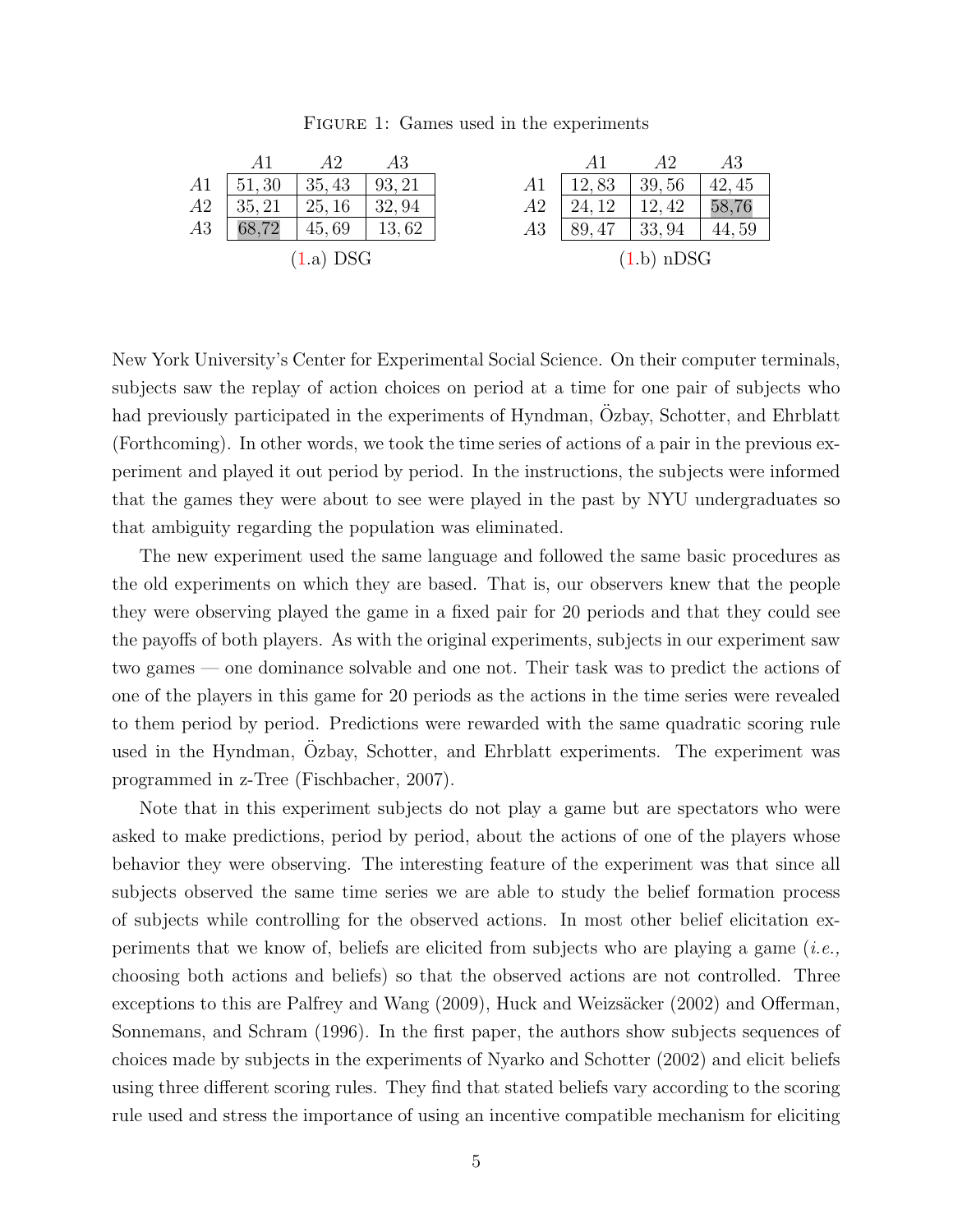beliefs. Huck and Weizsäcker [\(2002\)](#page-26-5) conducted an experiment in which subjects were asked to predict a second group's choice frequencies in a set of lottery-choice tasks. Finally, [Offer](#page-26-6)[man, Sonnemans, and Schram](#page-26-6) [\(1996\)](#page-26-6) had a group of spectators predict the contribution of a group of participants in a public goods game; however, since spectators were "paired" with a specific participant, each spectator was actually predicting the contributions of a different group. In our design, the actions observed by all subjects are held constant so we can study the belief formation process in isolation and the consensus (if any) of observing subjects about beliefs.

The precise time series of games that subjects saw is reported in Figure [2.](#page-6-0) In Table [1,](#page-5-1) we also report whether subjects were asked to predict the actions of the row or column player as well as the number of subjects in each session. In choosing which of the possible time series to use in our experiments, we tried to select time series which were representative of what happened in the actual experiment. In particular, since, for both the DSG and nDSG games, half the games converged and half did not, we chose one of each type (*i.e.*, DSG-C, DSG-NC, nDSG-C and nDSG-NC).[3](#page-5-2) Furthermore, as mentioned above, since players converged more rapidly in the DSG game than in the nDSG game, the DSG-C game that we chose converged in period 6, while the nDSG-C game that we chose converged in period 17. Finally, since subjects in the original experiment played one DSG and one nDSG game, it was also decided that subjects in the current experiment should observe one DSG game and one nDSG game.

| TABLE 1: Summary of experimental sessions |  |  |
|-------------------------------------------|--|--|
|                                           |  |  |

<span id="page-5-1"></span>

|                   | Session 1 |                             |    | Session 2     |
|-------------------|-----------|-----------------------------|----|---------------|
|                   |           | DSG-NC nDSG-NC DSG-C nDSG-C |    |               |
| Prediction Column |           | <b>Row</b>                  |    | Column Column |
|                   |           | 38                          | 53 | 53            |

# 3 Results

#### 3.1 Accuracy of stated beliefs

<span id="page-5-0"></span>In this section, we briefly examine the accuracy of our observers' stated beliefs. We measure accuracy of observer  $j$ 's stated belief in period  $t$  by:

<span id="page-5-3"></span>
$$
\alpha_t^j = 1 - \frac{1}{2} \sum_{i=1}^3 (b_{i,t}^j - \mathbb{I}(a_t = i))^2
$$
 (1)

<span id="page-5-2"></span><sup>3</sup>The "C" suffix indicates convergence and the "'NC" suffix indicates non-convergence.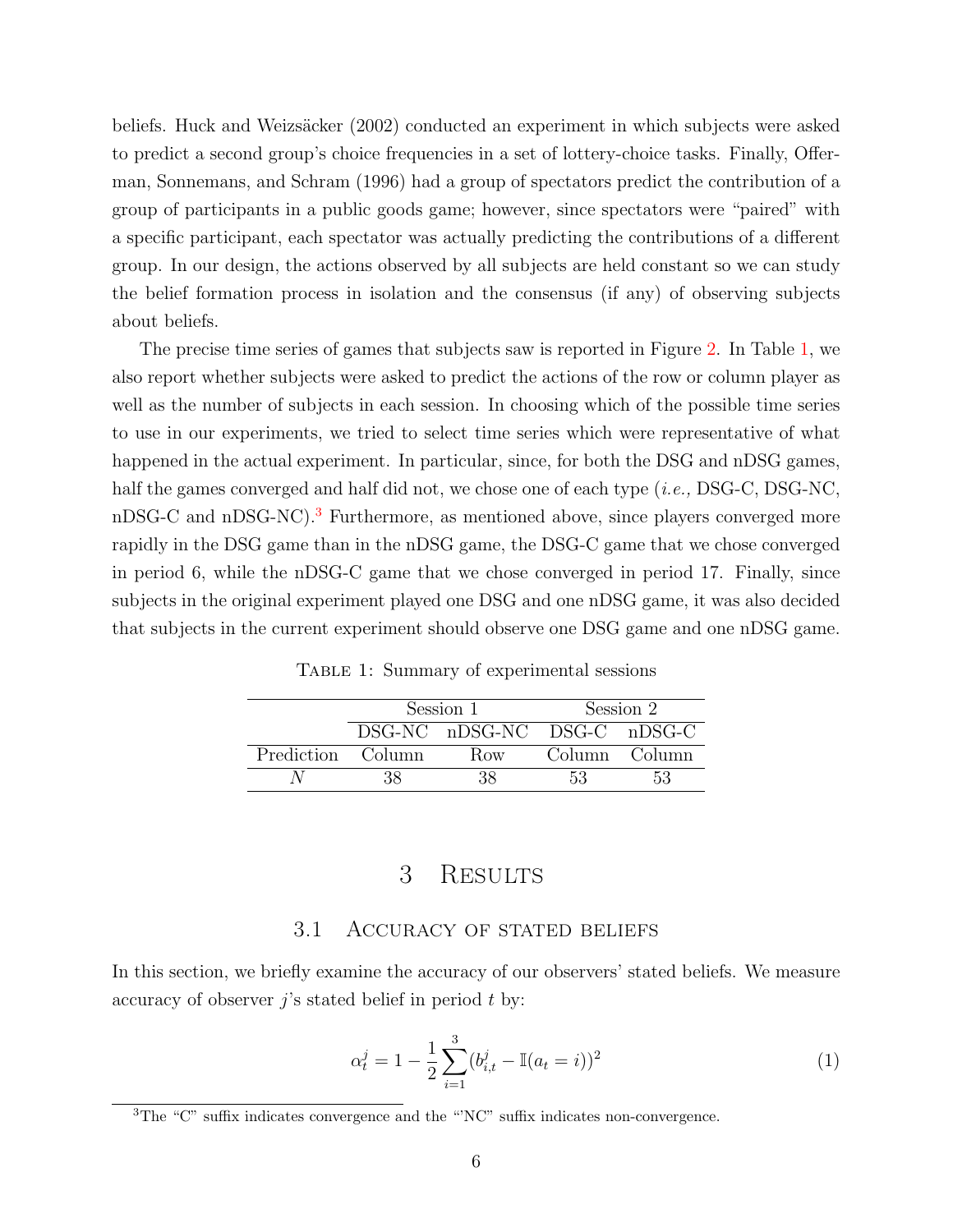

<span id="page-6-0"></span>

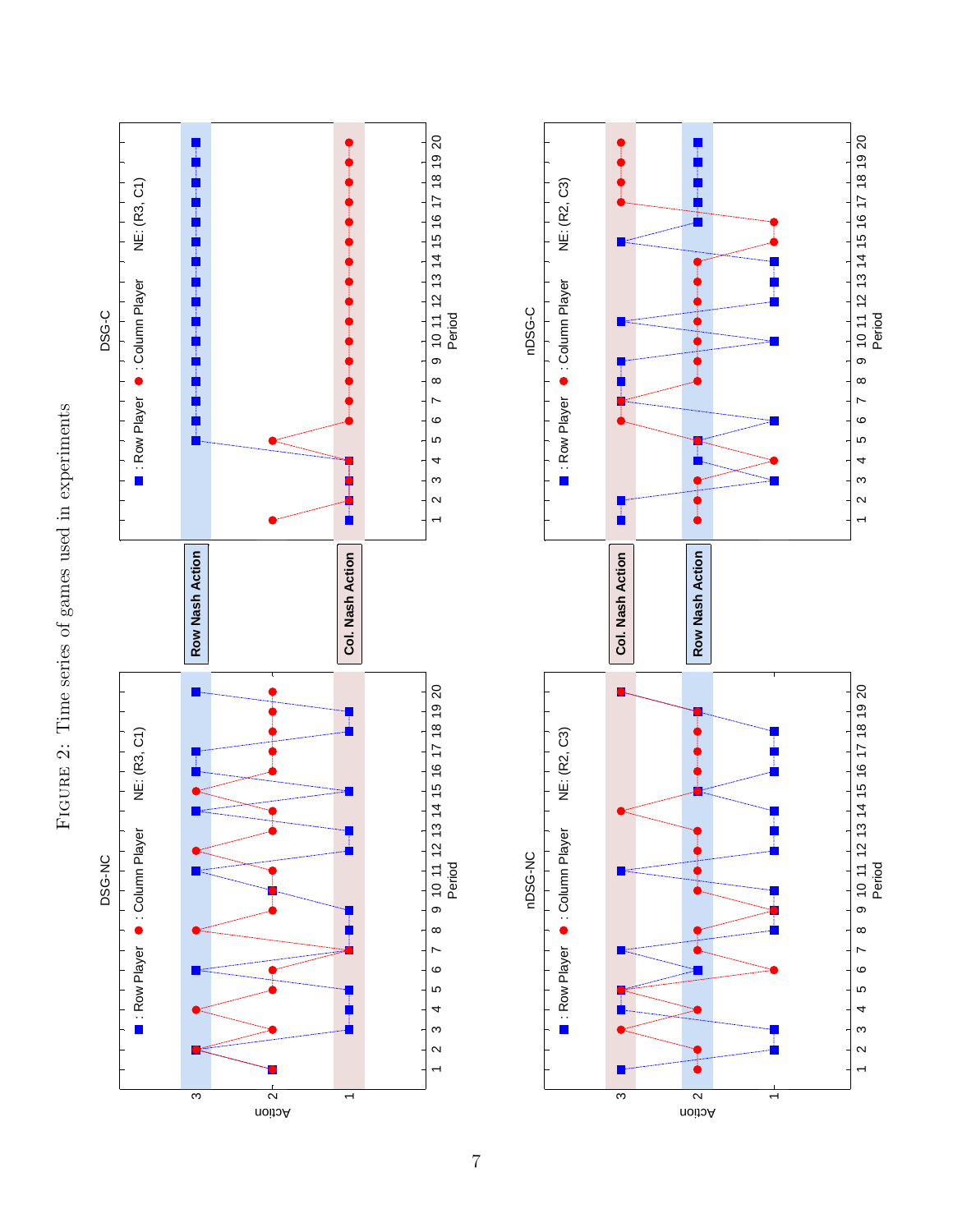<span id="page-7-0"></span>

|                          | DSG-C | $nDSG-C$ | DSG-NC | nDSG-NC |
|--------------------------|-------|----------|--------|---------|
| Average $(\bar{\alpha})$ | 0.820 | 0.656    | 0.644  | 0.642   |
| Std. Dev.                | 0.091 | 0.075    | 0.070  | 0.061   |
| min                      | 0.415 | 0.431    | 0.458  | 0.424   |
| $25^{\text{th}}$ %ile    | 0.803 | 0.609    | 0.599  | 0.618   |
| $50^{\text{th}}$ %ile    | 0.841 | 0.661    | 0.654  | 0.653   |
| $75^{\text{th}}$ %ile    | 0.897 | 0.716    | 0.695  | 0.669   |
| max                      | 0.925 | 0.807    | 0.742  | 0.736   |

Table 2: The average accuracy of stated beliefs

where  $\mathbb{I}(a_t = i)$  is an indicator variable taking value 1 if the observed action in period t was  $i \in \{1,2,3\}$ . Note that this measure is merely a renormalisation of the quadratic scoring rule used to reward subjects stated beliefs, in order to ensure that accuracy is between 0 and 1. Here  $\alpha_t^j = 0$  means that observer j reported a degenerate belief on an action that was not chosen, while  $\alpha_t^j = 1$  means that observer j reported a degenerate belief on the action that was actually chosen.

In Table [2](#page-7-0) we report some summary statistics of accuracy of stated beliefs, averaging over 20 period histories and then across all observers for each game. That is,

$$
\bar{\alpha} = \frac{1}{N} \sum_{j=1}^{N} \left[ \frac{1}{20} \sum_{t=1}^{20} \alpha_t^j \right].
$$

As can be seen, the accuracy of the belief reports varies substantially in four games. First, notice that an observer who merely expressed uniform beliefs of  $(\frac{1}{3}, \frac{1}{3})$  $\frac{1}{3}, \frac{1}{3}$  $\frac{1}{3}$ ) would have received an accuracy score of 0.667, and that except for the game DSG-C, the average accuracy was actually below what one could have easily obtained with no cognitive effort. Observe also that the mean and median are very close, which indicates that, for these three games, about half of the subjects would have been better off simply stating uniform beliefs and half would have been worse off stating uniform beliefs.

The fact that many subjects would have been better off reporting uniform beliefs suggests subjects did not suffer greatly from risk aversion. Indeed, if we take a neighbourhood around the uniform belief such that  $b_i \in [0.3, 0.35]$  for all  $i = 1, 2, 3$ , then 79% of our subjects reported beliefs in this neighbourhood in only 2 or fewer rounds, while only 3% of our subjects (6 in total) reported beliefs inside this neighbourhood for 10 or more rounds. Observe also that a risk averse observer, whose true belief was non-degenerate, would never report a degenerate belief. Therefore, observing a high frequency of degenerate beliefs is supportive of the claim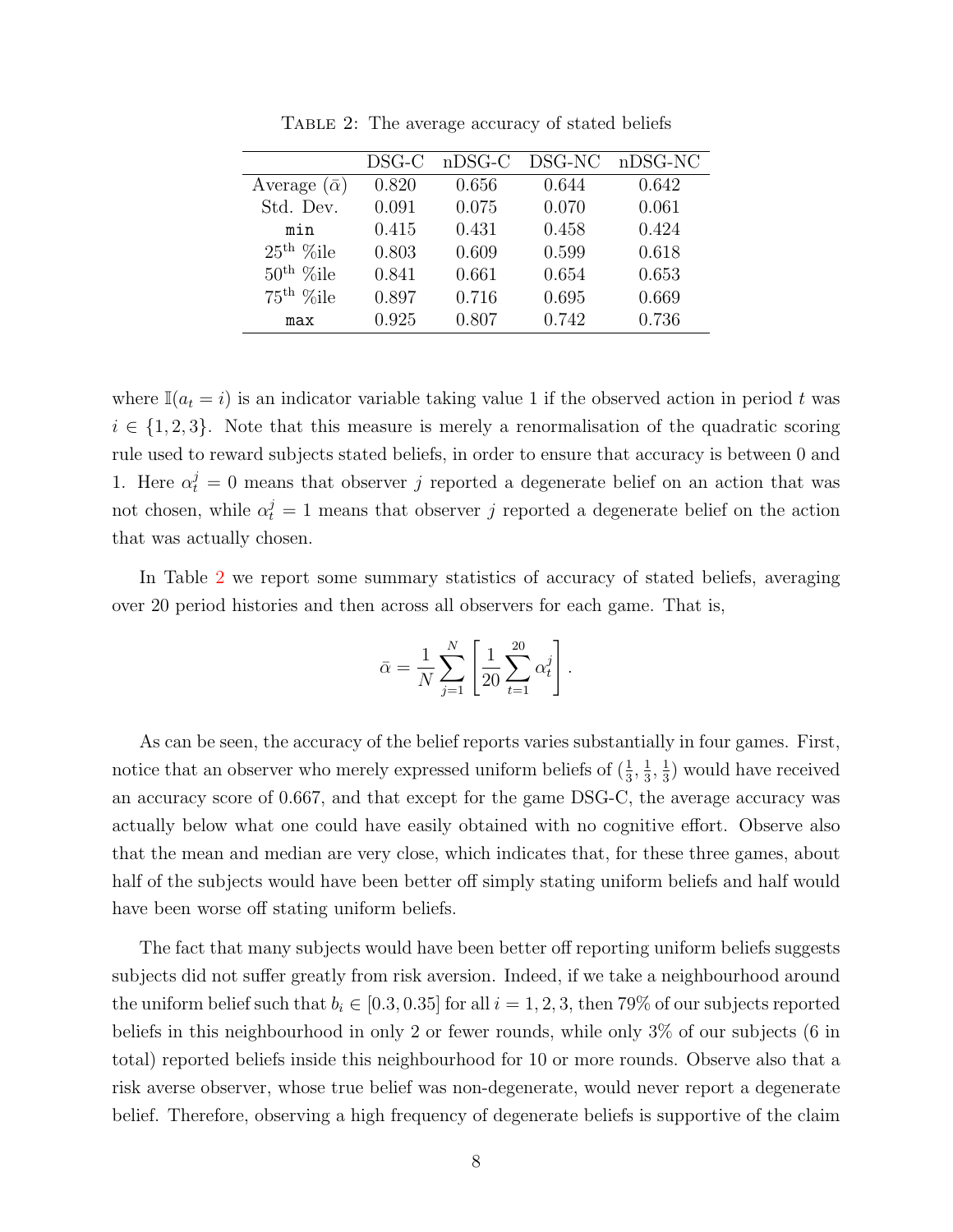that subjects did not suffer greatly from risk aversion.<sup>[4](#page-8-0)</sup> Indeed, for subjects who saw the convergent games, 86.8% of them reported a degenerate belief at least once among all the choices that they made. For those subjects who saw the non-convergent games, the frequency is (not surprisingly) lower at  $63.2\%$ , but still non-negligible.<sup>[5](#page-8-1)</sup> To be sure, we cannot rule out the possibility that some subjects suffered from a milder form of risk aversion and partially hedged their belief statements, just not going as far as reporting uniform beliefs.<sup>[6](#page-8-2)</sup>

Merely studying the accuracy of our outside observers is of little value if prediction accuracy is simply good luck and inaccuracy is simply bad luck. Recall that subjects in our experiments observed two separate sequences of actions (either two convergent games or two non-convergent games). Therefore, if accuracy is governed by more than just luck, we would expect a positive correlation between accuracy in the two games subjects formed predictions for. In Figure [3,](#page-9-1) we compare subjects' ranking (in terms of accuracy) across games that they saw. As can be seen, for both convergent and non-convergent games, there is a positive relationship between one's rank in the two games. For the non-convergent games, the slope of the best-fitting line is 0.284 ( $p = 0.078$ ), while for the convergent games, the relationship is much stronger, with the slope of the best-fitting line being 0.455 ( $p < 0.01$ ). Therefore, although not perfect, subjects who were good at making predictions in one game were more likely to make good predictions in the other. This suggests that it is worthwhile to study the belief formation processes of the most accurate observers and to compare it with the belief formation process of the least accurate observers to see what distinguishes the two groups.

Finally, we look at the question of whether or not subjects' predictions were becoming more accurate as the experiment progressed. To do this, for each game, we estimated a random effects Tobit model of accuracy on period. As can be seen in Table [3,](#page-9-2) except for the nDSG-NC treatment, the accuracy of subjects' belief reports significantly increased as the experiment progressed. In contrast, if we look at the linear specification, subjects actually became less accurate in the nDSG-NC game, where the game did not converge and no discernible pattern emerged. For both the DSG-C and nDSG-NC treatments, it turns out that a quadratic specification fits the data better, though the reasons are very different. In the DSG-C treatment, the game converged very early, making it quite easy to accurately predict actions. Therefore, by the end of the game, most subjects were making perfect predictions. In the nDSG-NC treatment, sequence of actions had no apparent pattern. Therefore, despite

<span id="page-8-0"></span><sup>4</sup>Even allowing for subjects to make errors in their belief reports, as our subsequent analysis does, it is an extremely low probability event that a subject would erroneously report a degenerate belief when their true belief was non-degenerate.

<span id="page-8-2"></span><span id="page-8-1"></span><sup>&</sup>lt;sup>5</sup>If we restrict attention to the first five periods, these frequencies are  $50.9\%$  and  $31.6\%$  respectively.

 $6$ Nor can we rule out that subjects did not understand that the best strategy to avoid risk is to submit uniform beliefs.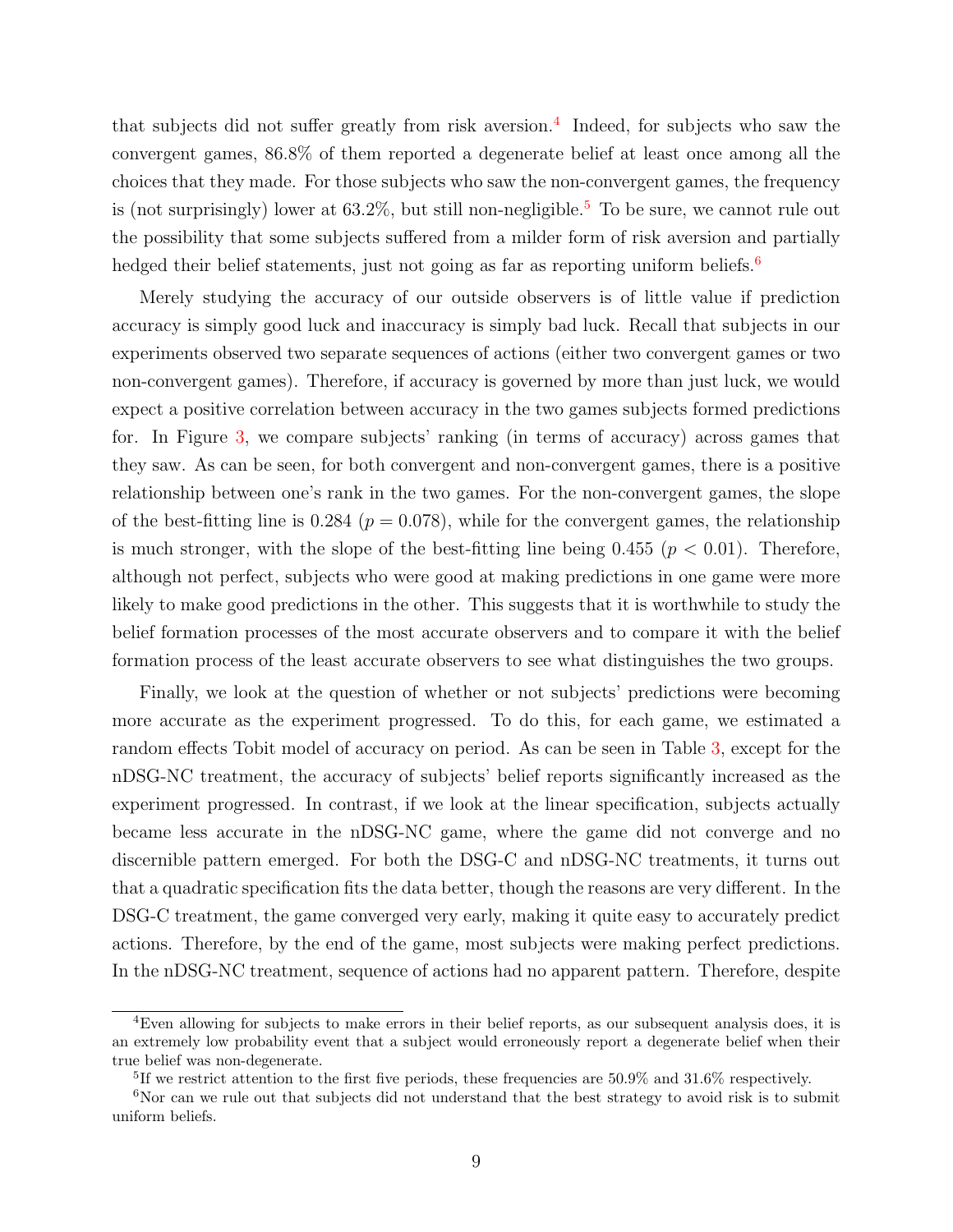

<span id="page-9-1"></span>Figure 3: Comparison of performance by subjects across games

<span id="page-9-2"></span>some improvement in accuracy at the beginning, the erratic play of the actual player, led to subject's predictions eventually becoming less accurate.

|                     | $DSG-C$     | $nDSG-C$    | DSG-NC      | $nDSG-NC$     | $DSG-C$       | $nDSG-NC$      |
|---------------------|-------------|-------------|-------------|---------------|---------------|----------------|
| period              | $0.0459***$ | $0.00456**$ | $0.0151***$ | $-0.00526***$ | $0.0687***$   | $0.0142*$      |
|                     | [26.73]     | [2.173]     | [8.812]     | $[-2.916]$    | [11.20]       | [1.886]        |
| period <sup>2</sup> |             |             |             |               | $-0.00117***$ | $-0.000929***$ |
|                     |             |             |             |               | $[-3.921]$    | $[-2.660]$     |
| constant            | $0.456***$  | $0.621***$  | $0.487***$  | $0.697***$    | $0.378***$    | $0.626***$     |
|                     | [17.30]     | [24.86]     | [22.40]     | $[32.36]$     | $[11.53]$     | [18.23]        |
| N                   | 1060        | 1060        | 760         | 760           | 1060          | 760            |
| LL                  | $-268$      | $-636.7$    | $-171.2$    | $-198.6$      | $-260.6$      | $-195.1$       |

Table 3: Do subjects' beliefs become more accurate? (Random-effects Tobit)

z-statistics in brackets.

∗∗∗ significant at 1%; ∗∗ significant at 5%; <sup>∗</sup> significant at 10%

### 3.2 Initial Beliefs

#### <span id="page-9-0"></span>3.2.1 Descriptive Analysis

We now examine subjects' initial beliefs. Our main purpose is to understand the process underlying the formation of initial beliefs. We organise our discussion around the so-called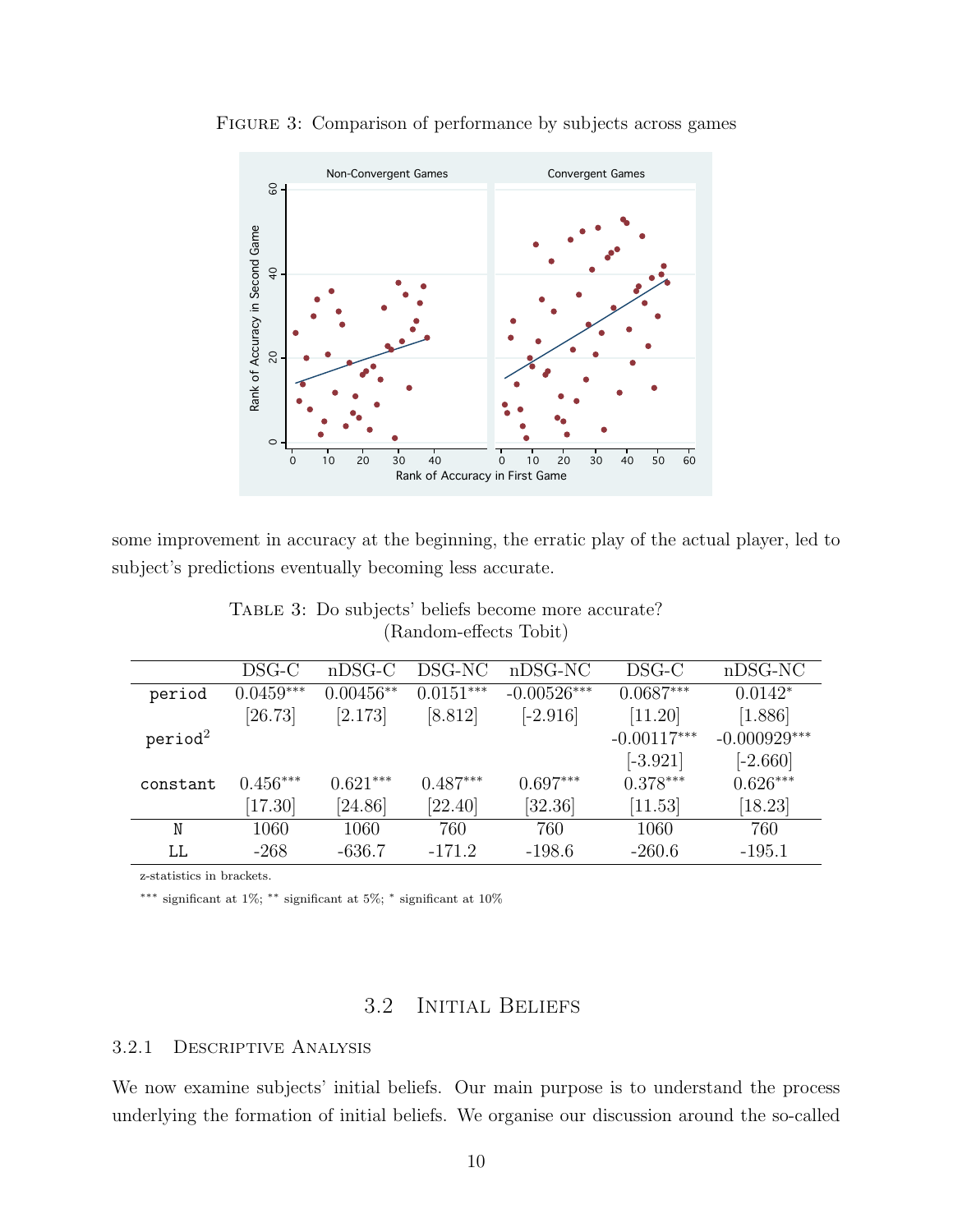level-k theory, which has been used in many forms by [Stahl and Wilson](#page-27-1) [\(1994,](#page-27-1) [1995\)](#page-27-2), [Costa-](#page-26-8)[Gomes, Crawford, and Broseta](#page-26-8) [\(2001\)](#page-26-8), [Haruvy](#page-26-2) [\(2002\)](#page-26-2) and Costa-Gomes and Weizsäcker [\(2008\)](#page-26-0), among others. This theory posits that decision makers are limited in the number of steps of reasoning that they can do. Accordingly, in terms of actions, the level-0 type corresponds to random behaviour, while the level-1 type best-responds to level-0 behaviour. Similarly, the level-k type plays a best response to the behaviour of the level- $k-1$  type.

According to the level-k theory, a level-1 belief corresponds to  $(\frac{1}{3}, \frac{1}{3})$  $\frac{1}{3}, \frac{1}{3}$  $\frac{1}{3}$ ). That is, the subject believes that the player she is observing is a level-0 type (who will behave randomly), making a uniform belief a best response. Similarly, a level-2 belief corresponds to a bestresponse to level-1, and so on. For example, in the game DSG, a level-2 initial belief for the column player would correspond to  $(0, 0, 1)$  since A3 is the best response to a uniform prior over the row player's choices, while a level-3 belief would correspond to  $(0, 1, 0)$ .

In Figure [4,](#page-11-0) we provide a scatter plot of the initial belief statements by our observers, organized by level of reasoning and pooled across all four games. The horizontal axis measures the weight placed on the level-2 action (*i.e.*, the best response to the other player being a level-1 type), while the vertical axis measures the weight placed on the level-3 action (i.e., the best response to the other player being a level-2 type). The origin of the figure corresponds to a degenerate belief that the player will choose the Nash action. As can be seen, there appears to be a large cluster of reported beliefs in the neighbourhood of the level-1 belief:  $\left(\frac{1}{3},\frac{1}{3}\right)$  $\frac{1}{3}, \frac{1}{3}$  $\frac{1}{3}$ ) as well as a smaller cluster of beliefs in the neighbourhood of the level-2 belief. Notice also that the smallest circle containing at least half of the observations is centred very close to the level-1 belief, biased slightly in the direction of level-2 beliefs.

#### 3.2.2 Estimating Models of Initial Beliefs: Methodology

Costa-Gomes and Weizsäcker [\(2008\)](#page-26-0) extend the standard stochastic best-response model of action decisions to the continuous response set of stated beliefs for a series of one-shot games. For completeness, we provide a brief summary of this methodology. In the next subsection, we will apply their methodology directly using initial beliefs. Later we will extend it to analyze models of beliefs in finitely repeated games.

Using their notation, let  $y_g$  denote a generic belief statement and  $b_g$  denote a subject's true belief. In this case, the expected payoff from reporting  $y_g$  when the true belief is  $b_g$  is:

$$
\bar{v}(y_g, b_g) = A - c \left[ b_{g,1} [(y_{g,1} - 1)^2 + y_{g,2}^2 + y_{g,3}^2] \right] \n- c \left[ b_{g,2} [y_{g,1}^2 + (y_{g,2} - 1)^2 + y_{g,3}^2] \right] \n- c \left[ b_{g,3} [y_{g,1}^2 + y_{g,2}^2 + (y_{g,3} - 1)^2] \right].
$$
\n(2)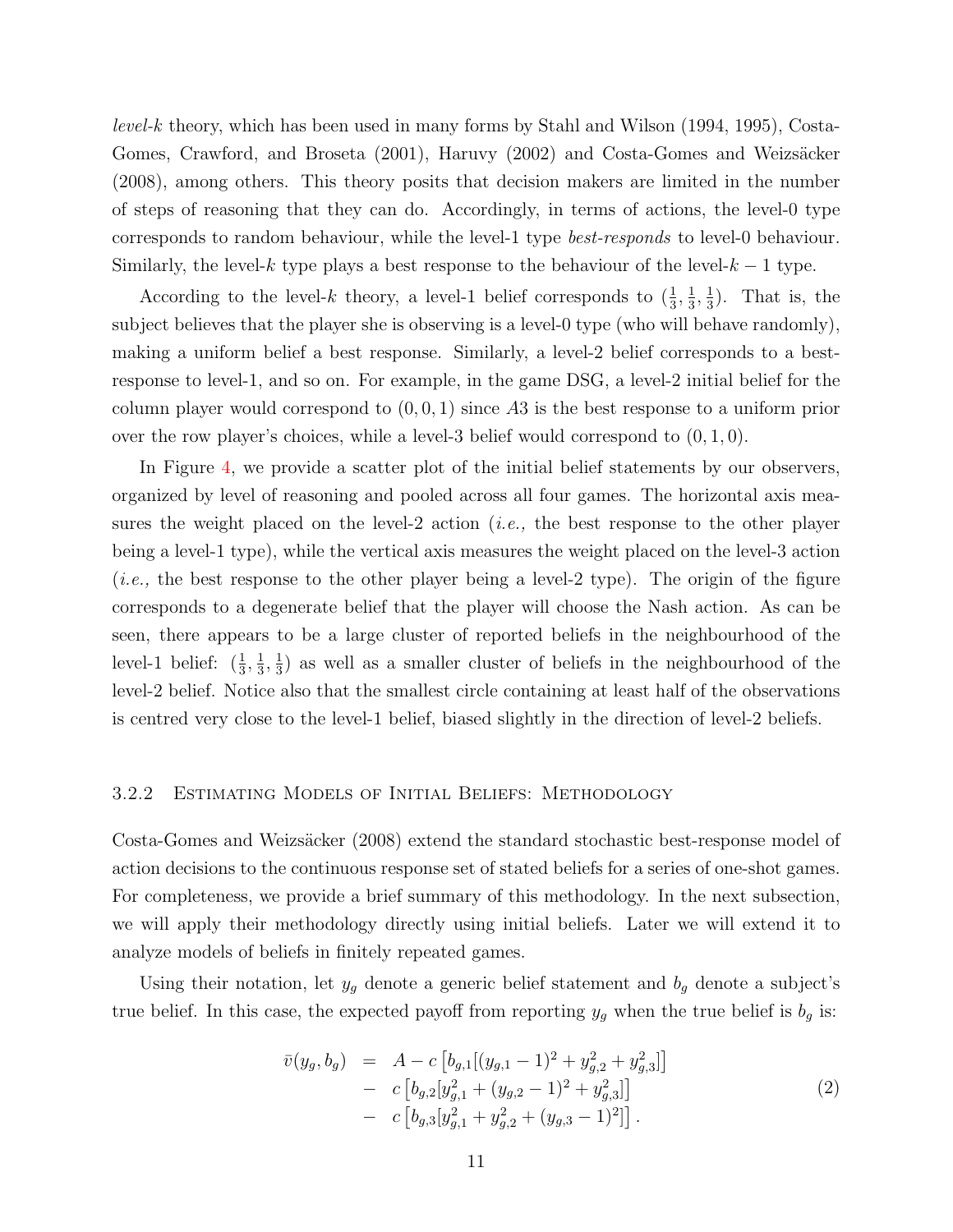

<span id="page-11-0"></span>FIGURE 4: Scatter plot of initial beliefs: Organized by level<sup>‡</sup>

‡ The numbers correspond to the number of times a particular belief was observed in our sample.

It is assumed that the true belief is unobserved, but that players state a probabilistic payoff maximising response, which follows a logistic distribution with parameter  $\lambda^b \geq 0$ . The density, therefore, of stating belief  $y_g$  is then:

<span id="page-11-1"></span>
$$
r_g(y_g, b_g, \lambda^b) = \frac{\exp[\lambda^b \bar{v}(y_g, b_g)]}{\int_{s \in \Delta^2} \exp[\lambda^b \bar{v}(s, b_g)]}
$$
(3)

Let  $b_g^k$  denote the "true" initial belief of a type k individual. In this case, the likelihood function is given by:

$$
L(\Theta, \rho) = \prod_{i=1}^{N} \left( \sum_{k=1}^{K} \rho^k r_g(y_g^i, b_g^k, \lambda^b) \right), \qquad (4)
$$

where  $\Theta$  denotes the parameter vector and  $\rho^k$  is the probability of type k in the population. Depending upon one's wishes,  $b_g^k$  may be directly estimated or, more parsimoniously, one can make assumptions about the underlying types  $(e.g., level-n)$  and simply estimate rationality parameters as well as the proportion of each type. We take both approaches in the next subsection.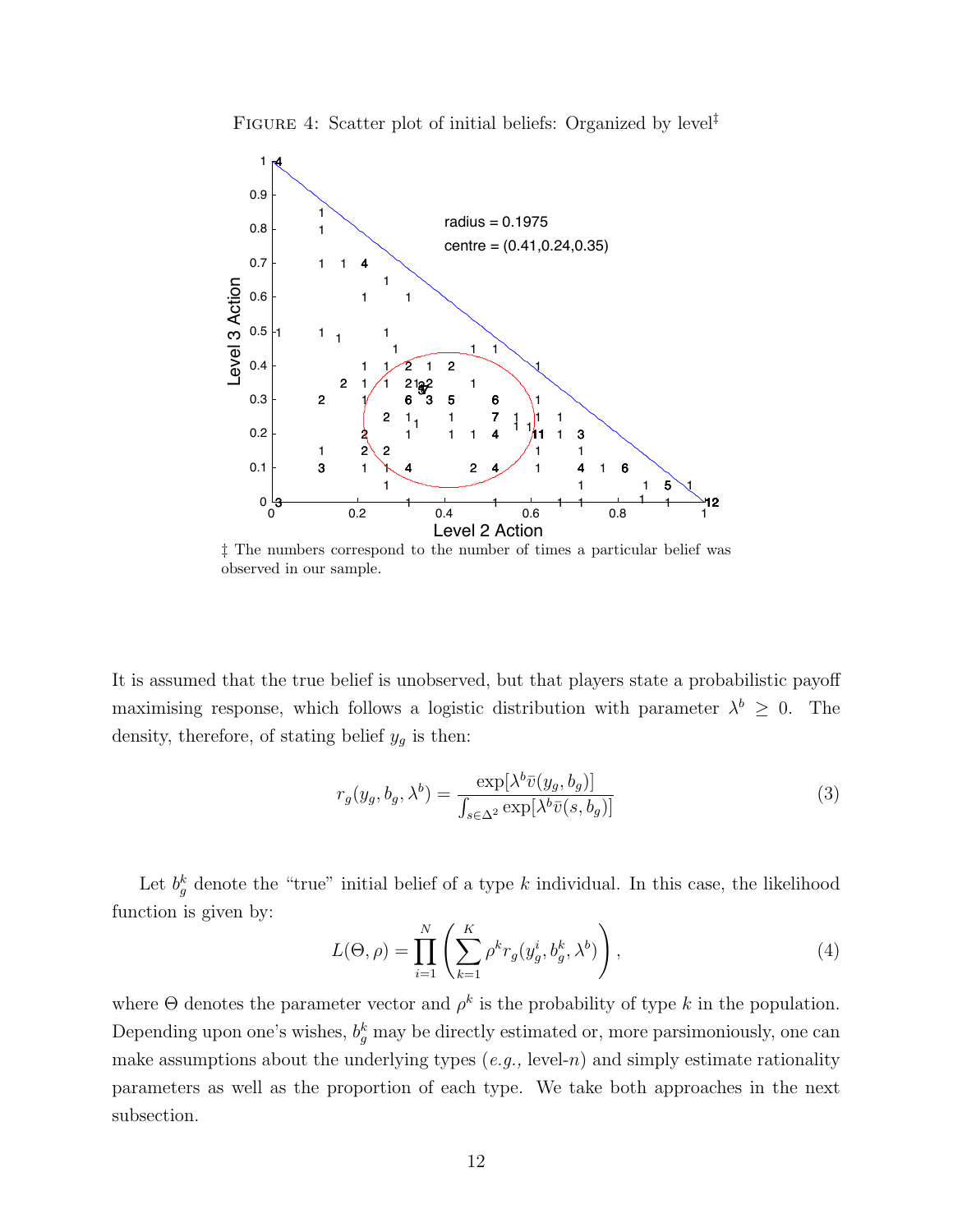<span id="page-12-1"></span>

| <b>Beliefs</b>         |                       | $\lambda$ | Prob. | LL        | <b>BIC</b> |
|------------------------|-----------------------|-----------|-------|-----------|------------|
| Beliefs estimated      | (0.436, 0.232, 0.332) | 3.519     | 0.853 | $-1517.8$ | 3072.0     |
|                        | L2: $(1,0,0)$         | 20.000    | 0.147 |           |            |
| Beliefs specified      | L1: $(1/3, 1/3, 1/3)$ | 3.649     | 0.837 | $-1521.9$ | 3059.4     |
| as $L1$ or $L2$        | L2: $(1,0,0)$         | 20.000    | 0.163 |           |            |
|                        | (0.416, 0.215, 0.370) | 6.784     | 0.789 |           |            |
| Beliefs estimated      | L2: $(1,0,0)$         | 19.985    | 0.164 | $-1502.9$ | 3063.0     |
|                        | L3: $(0, 1, 0)$       | 19.991    | 0.047 |           |            |
| Beliefs specified      | L1: $(1/3, 1/3, 1/3)$ | 6.191     | 0.792 |           |            |
| as $L1$ , $L2$ or $L3$ | L2: $(1,0,0)$         | 20.000    | 0.175 | $-1513.7$ | 3053.4     |
|                        | L3: $(0, 1, 0)$       | 20.000    | 0.03  |           |            |

TABLE 4: Initial Belief Estimates

The  $\lambda$  parameters were restricted to the interval [0, 20]; allowing the  $\lambda$  parameters to be unrestricted led to estimation problems because the λs on L2 and L3 types blew-up. The results do not change in any appreciable manner, either qualitatively or quantitatively if the upper bound is changed slightly.

#### 3.2.3 Estimating Models of Initial Beliefs: Results

In Table [4,](#page-12-1) we report results of estimated beliefs using the methodology of [Costa-Gomes and](#page-26-0) Weizsäcker [\(2008\)](#page-26-0), as described above. As can be seen, whether or not beliefs are estimated, a three-type model outperforms a two-type model. However, rather than comparing based on log-likelihoods, if we use the BIC, which includes a penalty that increases as additional parameters are included, then we see that there is actually no benefit to estimating beliefs. This is likely because the beliefs that we estimate are, in fact, already very close to level-1, -2 and -3 beliefs. The table also shows that the dominant type, by far, is (essentially) the level-1 type, with fewer level-2 types and a very small proportion of level-3 types. Our results here are consistent with [Haruvy](#page-26-2) [\(2002\)](#page-26-2) who argues that the dominant mode in the distribution of beliefs is at the level-1 type and inconsistent with those of Costa-Gomes and Weizsäcker [\(2008\)](#page-26-0) who argue that subjects generally report level-2 beliefs.

### 4 Belief-formation models

### 4.1 METHODOLOGY

### <span id="page-12-2"></span><span id="page-12-0"></span>4.1.1 A stochastic best-response model of stated beliefs for games with multiple periods

We begin by describing how we extend the methodology of Costa-Gomes and Weizsäcker [\(2008\)](#page-26-0) for one-shot games to the finitely repeated games of our experiment. Just as they estimate a "true" static belief that is constrained to a parametric functional form  $(e.g.,$  logit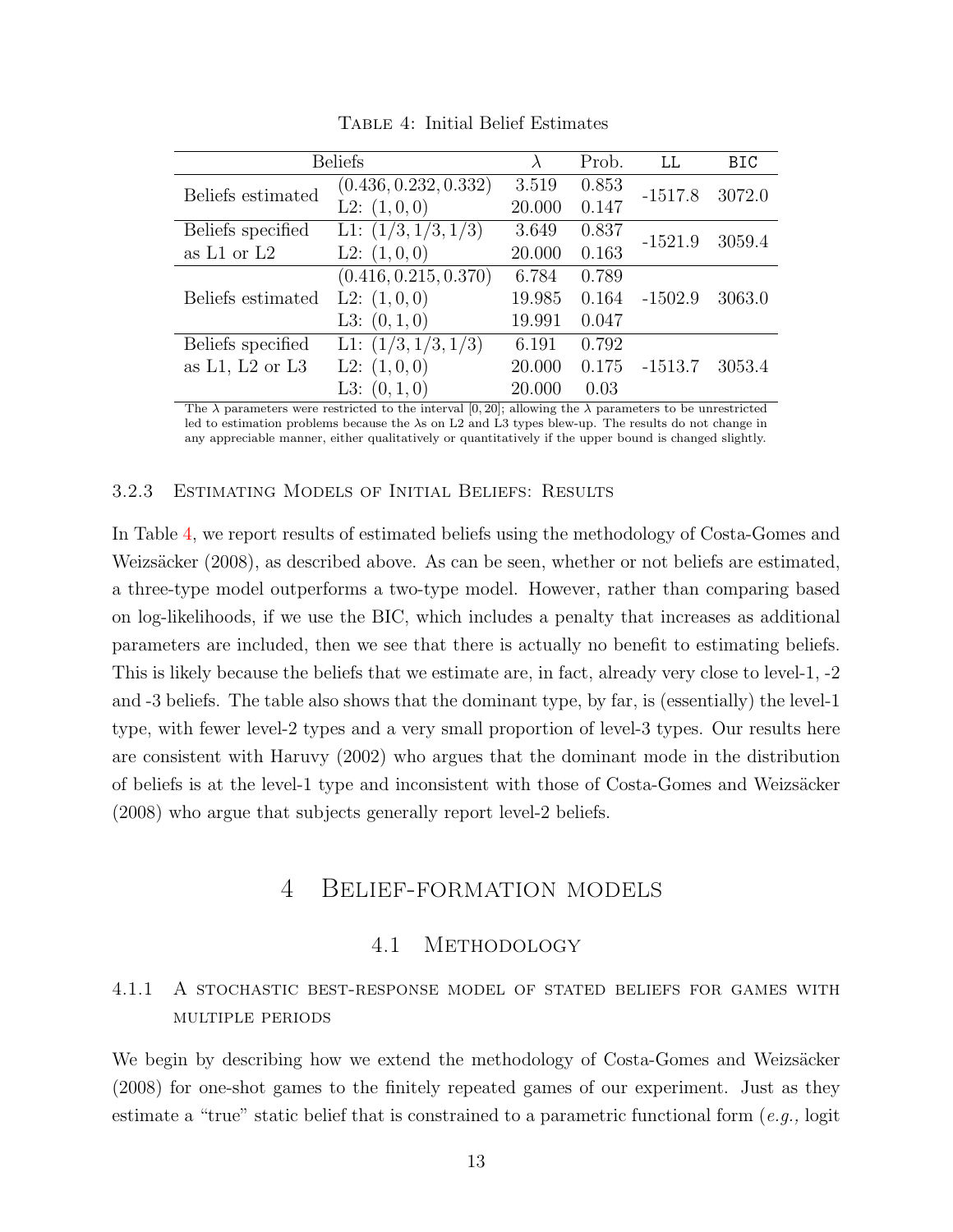QRE, noisy introspection), we can estimate the beliefs implied by a dynamic parametric functional form. That is, we model  $b_q(t)$  as coming from some underlying model of belief learning. Two that we will focus on are [Cheung and Friedman'](#page-26-1)s (1997) model of  $\gamma$ -weight beliefs and also [Camerer and Ho'](#page-26-9)s (1999) model of Experience Weighted Attraction (EWA).

Consider first the  $\gamma$ -weighted beliefs model, which is usually expressed as:

<span id="page-13-1"></span>
$$
b_{g,k}^{\gamma}(t+1) = \frac{1_t(a_j^k) + \sum_{u=1}^{t-1} \gamma^u 1_{t-u}(a_k^j)}{1 + \sum_{u=1}^{t-1} \gamma^u}
$$
(5)

where k indexes the particular action and the parameter  $\gamma$  captures the relative weight of history. When  $\gamma = 0$  (fictitious play), a decision maker only cares about last period's chosen action, while when  $\gamma = 1$  (Cournot), a decision maker gives equal weight to the entire history of play. For any  $\gamma \in (0, 1)$  a subject cares about history, but gives declining weight to more distant observations. Note that if subjects form beliefs according to this model, then the only relevant information is the observed history of actions. In particular, the payoffs obtained by either player do not matter.

Of course, payoffs might matter, which is why we also consider the EWA model. While this is formally a model of action decisions, it can easily be reinterpreted as one of belief formation. For example, like the sophisticated types of [Camerer, Ho, and Chong](#page-26-10) [\(2002\)](#page-26-10), suppose that our observers view the player whose choices are being studied as being governed by the EWA choice probabilities. In this case, the estimated choice probabilities from that model simply become our observers' beliefs over the player's three possible actions.

Attractions are given by:[7](#page-13-0)

<span id="page-13-2"></span>
$$
A_k(t) = \frac{\phi N(t-1)A_k(t-1) + [\delta + (1-\delta)\mathbb{I}(s^k, s(t))] \pi(s^k, s_{-i}(t))}{\phi N(t-1) + 1}.
$$
 (6)

Payoffs are captured via the parameter  $\delta$ , which captures the weight of foregone payoffs. In particular, the attraction on the actually chosen action changes in proportion to the payoff received, while the attractions on those actions which were not chosen change in proportion to  $\delta$  times the foregone payoff. If  $\delta = 1$ , then the belief on the action that would have received the highest payoff will increase and the belief on the action that would have received the lowest payoff will decrease, whether or not either action was actually chosen.

Given attractions  $A_k(t)$ , the estimated choice probability is given by the usual logistic

<span id="page-13-0"></span><sup>7</sup>Our formulation differs from the original EWA model in one way. As originally specified, the denominator of the attractions function is given by  $\rho N(t-1) + 1$ , where  $\rho \in [0,1]$  is an additional parameter to estimate. By restricting  $\rho = \phi$ , we force attractions to remain bounded with the set of feasible payoffs. See [Camerer](#page-26-9) [and Ho](#page-26-9) [\(1999\)](#page-26-9) for more details.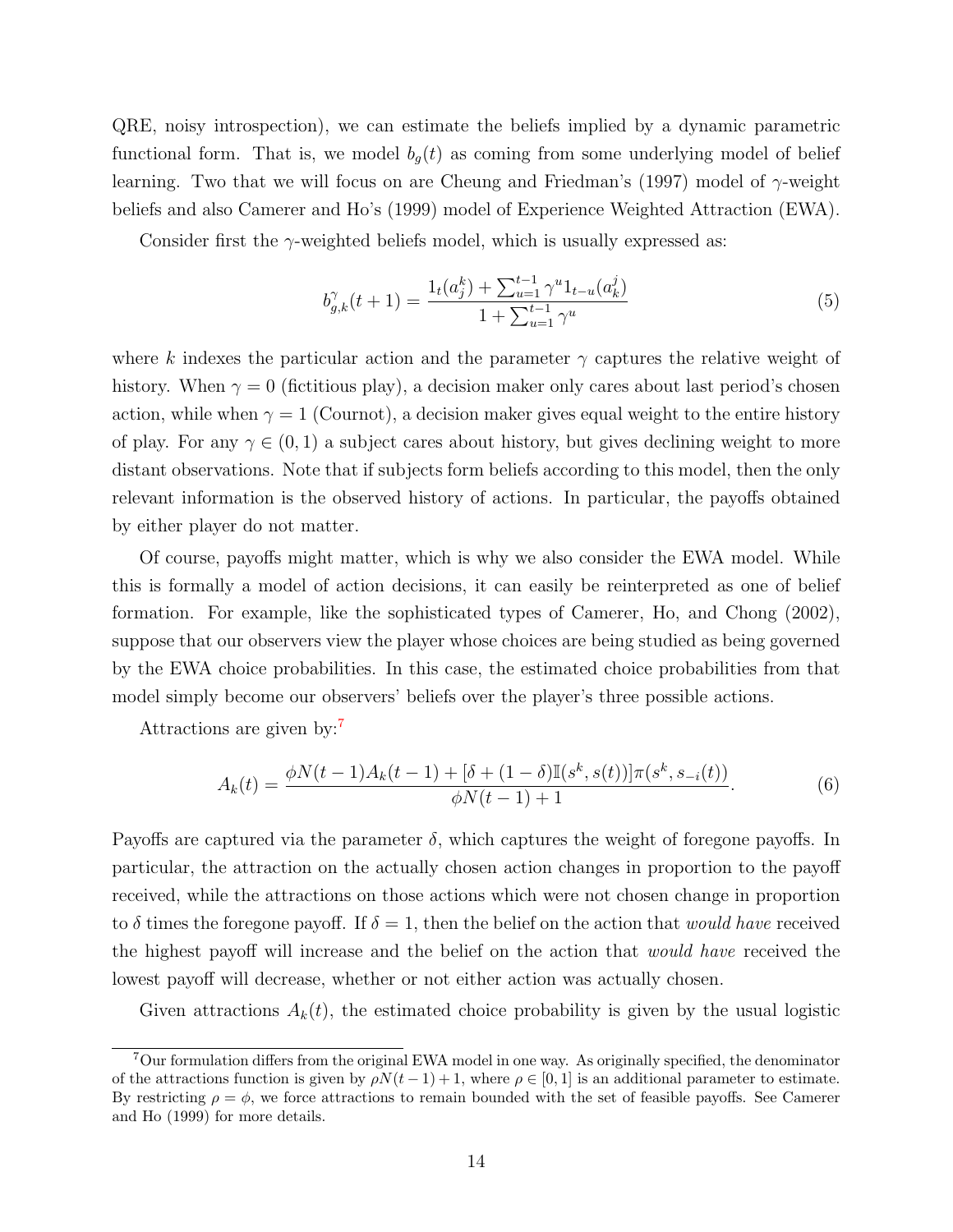stochastic response function:

<span id="page-14-0"></span>
$$
b_{g,k}^{EWA}(t+1) = \frac{\exp[\lambda_{EWA}^a A_k(t)]}{\sum_j \exp[\lambda_{EWA}^a A_j(t)]}
$$
\n<sup>(7)</sup>

where  $\lambda_{EWA}^a$  captures observers' perceptions of the rationality of the player whose actions they are predicting.

The likelihood function is formed by substituting [\(5\)](#page-13-1) or [\(7\)](#page-14-0) (depending on the model one wishes to estimate) in place of  $b<sub>g</sub>$  in [\(3\)](#page-11-1) for each observer at each time period and then taking the product over all time periods and observers.

#### 4.1.2 Mixture models with multiple types

In order to account for heterogeneity, we can also easily extend the above model of stated beliefs to a mixture model with multiple types. Denote a generic type by  $\tau$  (we will restrict attention to  $\gamma$ -weighted types and to EWA types). Then the likelihood for player i, conditional upon being type  $\tau$  can be written as:

$$
L_i(\tau; \Theta) = \Pi_{t=1}^{20} \Pr(y_{i,t} | \tau; \Theta)
$$

where,  $\Theta$  is the parameter vector that will be estimated,  $y_{i,t}$  is the stated belief vector reported by observer i at time t and  $Pr(y_{i,t}|\tau)$  is defined by [\(3\)](#page-11-1), with, of course, the appropriate substitutions for type made.

Given the conditional likelihoods for observer  $i$ , we may then easily write the unconditional likelihood function as:

$$
L_i(\Theta, \rho) = \sum_{j=1}^K \rho_j L_i(\tau_j; \Theta)
$$

where  $\rho_j$  is the probability of type  $\tau_j$  and  $\rho = (\rho_1, \ldots, \rho_K)$ . Finally, taking the product over all observers,  $i$ , we have the likelihood function:

$$
L(\Theta, \rho) = \Pi_{i=1}^{N} L_i(\Theta, \rho).
$$

# 4.2 What explains the differences between the most and LEAST ACCURATE OBSERVERS?

Recall from Table [2](#page-7-0) that there is a great disparity between the least accurate and the most accurate observers in our experiments. In this section, we seek to gain insight into what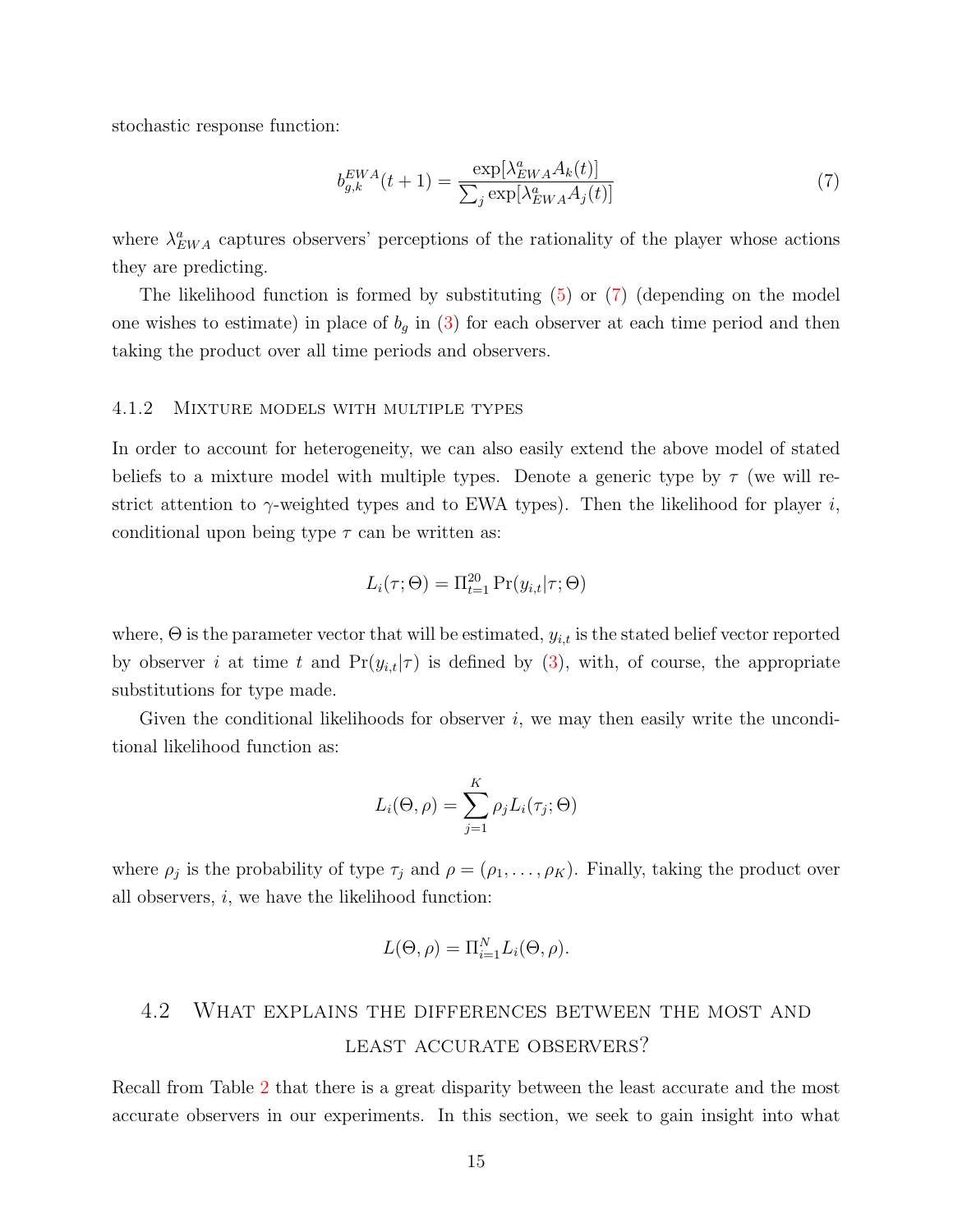explains the stark differences. One could imagine at least three different explanations for this phenomenon. First, it could be that the most and the least accurate subjects are equally prone to errors in their belief reports (*i.e.*,  $\lambda^B$  is the same) but that the more accurate observers simply have a more accurate model of the behaviour of the player they are observing. Second, it may be that the best and worst observers have the same model of player behaviour, but that the least accurate observers are simply more prone to mistakes in their belief reports. Third, it could be that the best and worst subjects have similar models of beliefs, but that initial beliefs differ.

#### 4.2.1 Initial Beliefs

In Figure [5](#page-16-0) we show a scatter plot of the initial beliefs for the ten best and ten worst observers pooled across all four games and organized by level of reasoning. The  $\blacksquare$ s represent the initial beliefs of the best 10 observers, while the  $\bullet$ s represent the initial beliefs of the worst 10 observers. The  $\blacksquare$  and  $\blacklozenge$  in the larger font size represent the average belief of the best and worst 10 observers, respectively. As can be seen, there do not appear to be any systematic differences in the initial beliefs of the best and worst observers. The average belief of the best and worst observers are nearly identical (and skewed slightly away from level 1 and towards level 2). Moreover, a bivariate Kolmogorov-Smirnov test indicates that the distributions of initial beliefs are not statistically different  $(d = 0.1625, p = 0.74)$ .

#### 4.2.2 Belief Updating

We now turn our attention to differences in the updating rules used by the best and worst observers. To do so, we estimate our model of belief formation with stochastic best response, assuming a that subjects' model of beliefs are drawn from the EWA family, using the most accurate and the least accurate observers as given by  $(1)$ .<sup>[8](#page-15-0)</sup> Because we want to understand the differences between the best and worst observers, and in particular, whether they use a different model of belief formation, we report results only for the EWA model, which is flexible enough to detect such differences. Given that, as Table [4](#page-12-1) indicates, most subjects had a level-1 initial belief, we directly impose this on the initial attractions; this has the added advantage of making the  $\gamma$ -weighted beliefs model nested inside of EWA. Our results are reported in Table [5.](#page-17-0) The table also reports (in panel  $(C)$ ) p-values of likelihood ratio tests in which we test whether the parameters are identical across the best and worst observers. In panel  $(D)$ , the table also provides p-values for likelihood ratio tests in which we restrict the parameters to be equal for convergent and non-convergent games.

<span id="page-15-0"></span><sup>8</sup>Obviously, the validity of our conclusions depend on this assumption.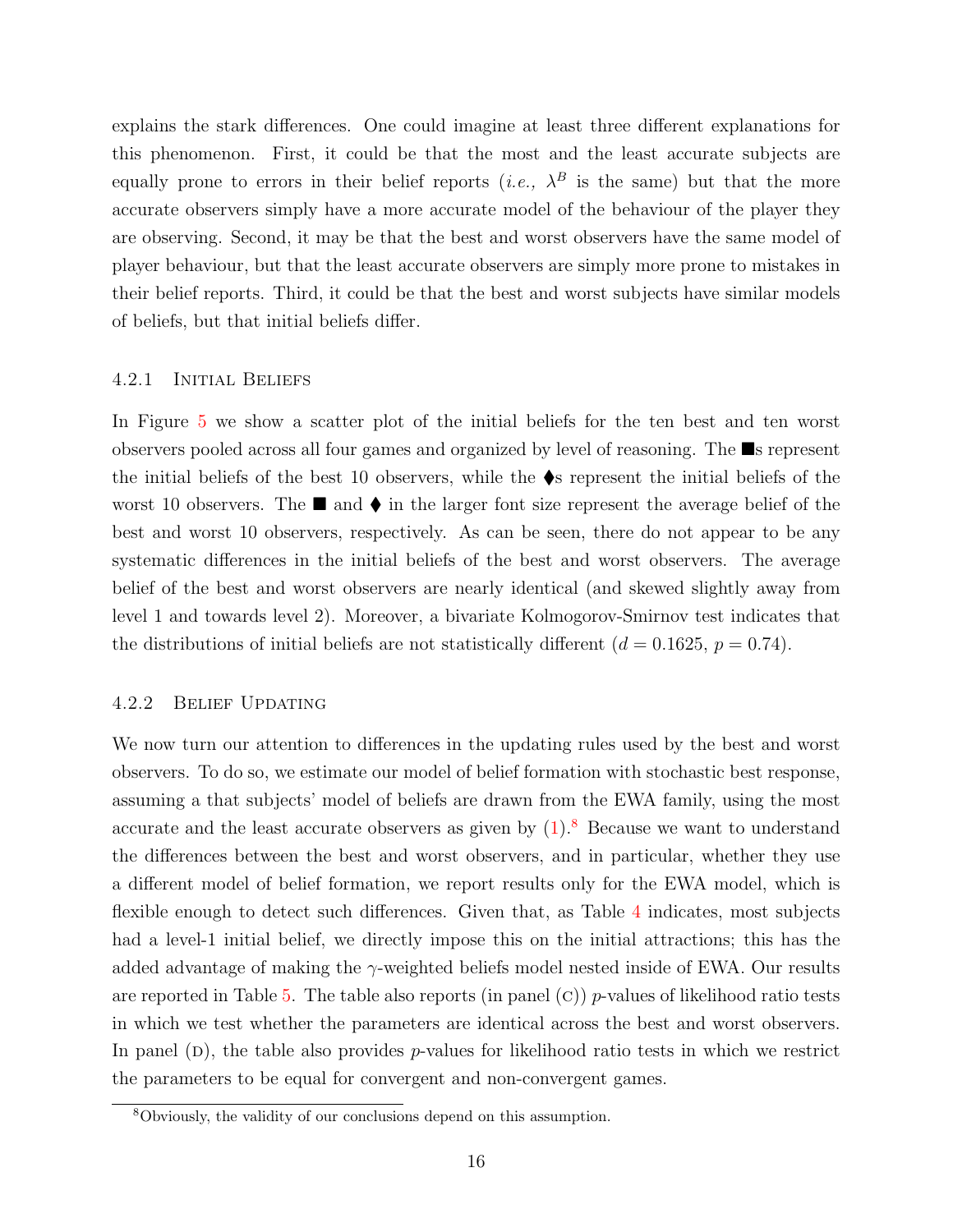<span id="page-16-0"></span>Figure 5: Initial beliefs of best and worst observers: Pooled across games and organized by level



Finally, with regard to the estimates of  $\delta$ , which accounts for the weight of foregone payoffs, There are a number of very striking results here. First, the 10 best observers always had substantially higher estimates of  $\lambda_{EWA}^{b}$  (in all cases  $p \ll 0.01$ ). This suggests that they were significantly better at accurately stating their true beliefs than were the 10 worst performers. Second, the 10 best performers always appeared to be somewhat less charitable in their view of the actual player's ability to best respond to the underlying attractions; that is  $\lambda_{EWA}^a$  is always estimated lower for the 10 best performers than for the 10 worst performers, though this is only significant for our two non-convergent games. The other consistent difference is that the 10 best performers always had lower estimates of  $\phi$  (but for DSG-C, in all cases  $p \ll 0.01$ . This suggests that they were much quicker at responding to new information. the only consistent difference would seem to be that for the dominance solvable games, the best performers gave relatively little weight to forgone payoffs, while for the non-dominance solvable games, they gave relatively more weight to forgone payoffs. On the other hand, the worst performers had the opposite pattern. Using the 10% level, the difference is significant in all cases except nDSG-C.

One other thing to note is that in all cases, the data generated by the 10 most accurate observers would seem to be better explained by the EWA model of beliefs than are the data generated by the 10 least accurate observers. That is, it would seem that another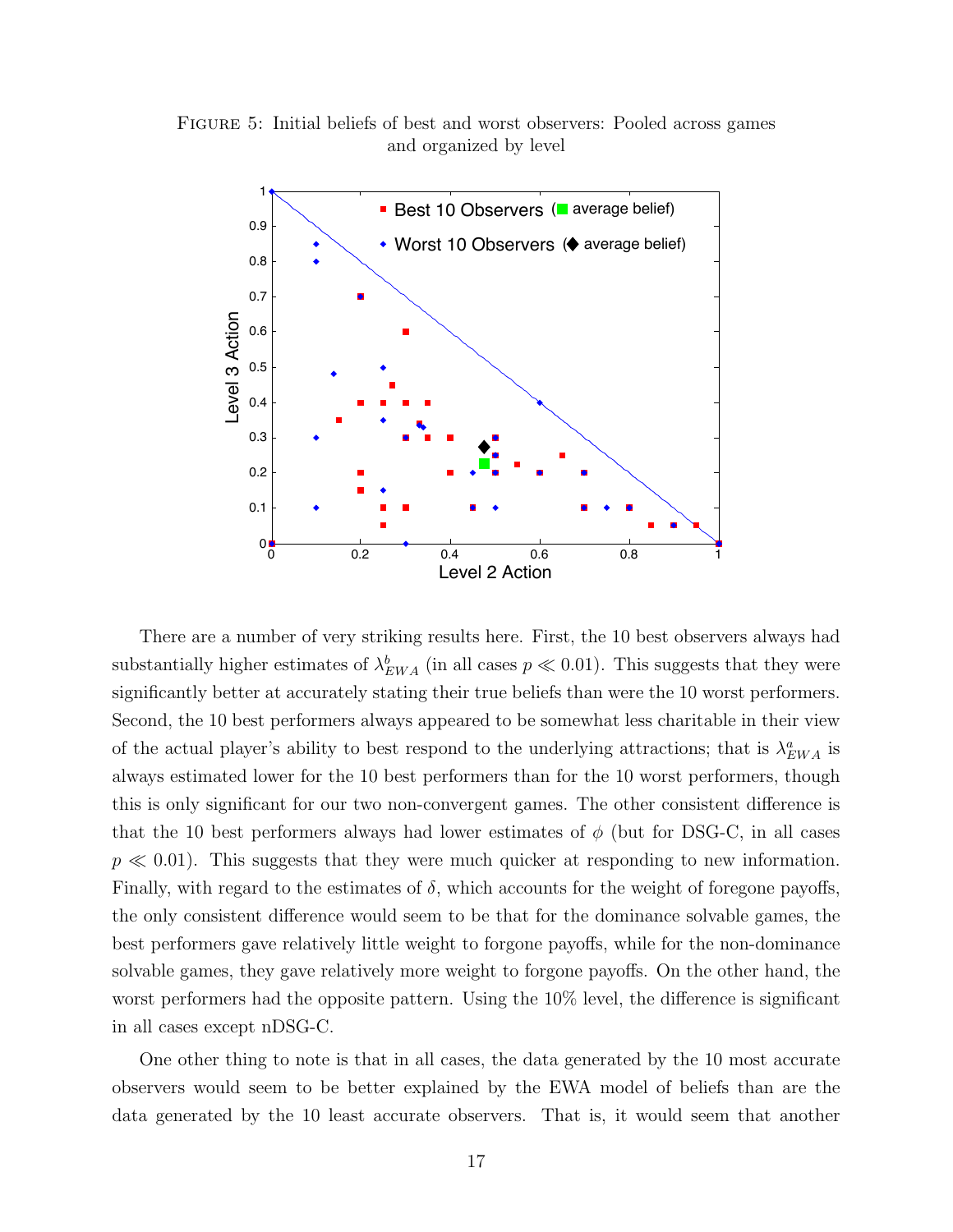| (A) 10 most accurate observers |           |           |           |           |  |
|--------------------------------|-----------|-----------|-----------|-----------|--|
|                                | DSG-C     | $nDSG-C$  | DSG-NC    | $nDSG-NC$ |  |
| EWA                            | 9.450     | 4.133     | 2.272     | 3.638     |  |
|                                | 0.000     | 0.526     | 0.729     | 0.895     |  |
| Ф                              | 0.741     | 0.389     | 0.666     | 0.099     |  |
| EWA                            | 0.083     | 0.125     | 0.401     | 0.170     |  |
| LL.                            | $-1430.4$ | $-1569.0$ | $-1625.0$ | $-1618.2$ |  |

<span id="page-17-0"></span>Table 5: Estimation results: 10 most accurate and 10 least accurate observers

(b) 10 least accurate observers

| DSG-NC<br>$nDSG-NC$    |
|------------------------|
| 0.577<br>1.571         |
| 0.392<br>0.981         |
| 0.741<br>0.986         |
| 10.000<br>5.548        |
| $-1695.8$<br>$-1658.6$ |
|                        |

(c) *p*-value of hypothesis test:  $H_0: param<sup>best</sup> = param<sup>worst</sup>$ 

|                 | DSG-C        | $nDSG-C$     | DSG-NC       | $nDSG-NC$    |
|-----------------|--------------|--------------|--------------|--------------|
| $\Lambda_{EWA}$ | $\approx$ () | $\approx 0$  | $\approx$ () | $\approx$ () |
|                 | $\approx$ 0  | 0.18         | $\approx$ () | $\approx$ () |
| $\varnothing$   | 0.16         | $\approx$ () | $\approx$ () | $\approx 0$  |
| $\Lambda_{EWA}$ | 0.13         | 0.70         | $\approx$ () | 0.013        |

(D) *p*-value of hypothesis test:  $H_0:params^C = params^{NC}$ 

|                                         | DSG nDSG    |
|-----------------------------------------|-------------|
| 10 most accurate observers $\approx 0$  | $\approx$ 0 |
| 10 least accurate observers $\approx 0$ | -0.10       |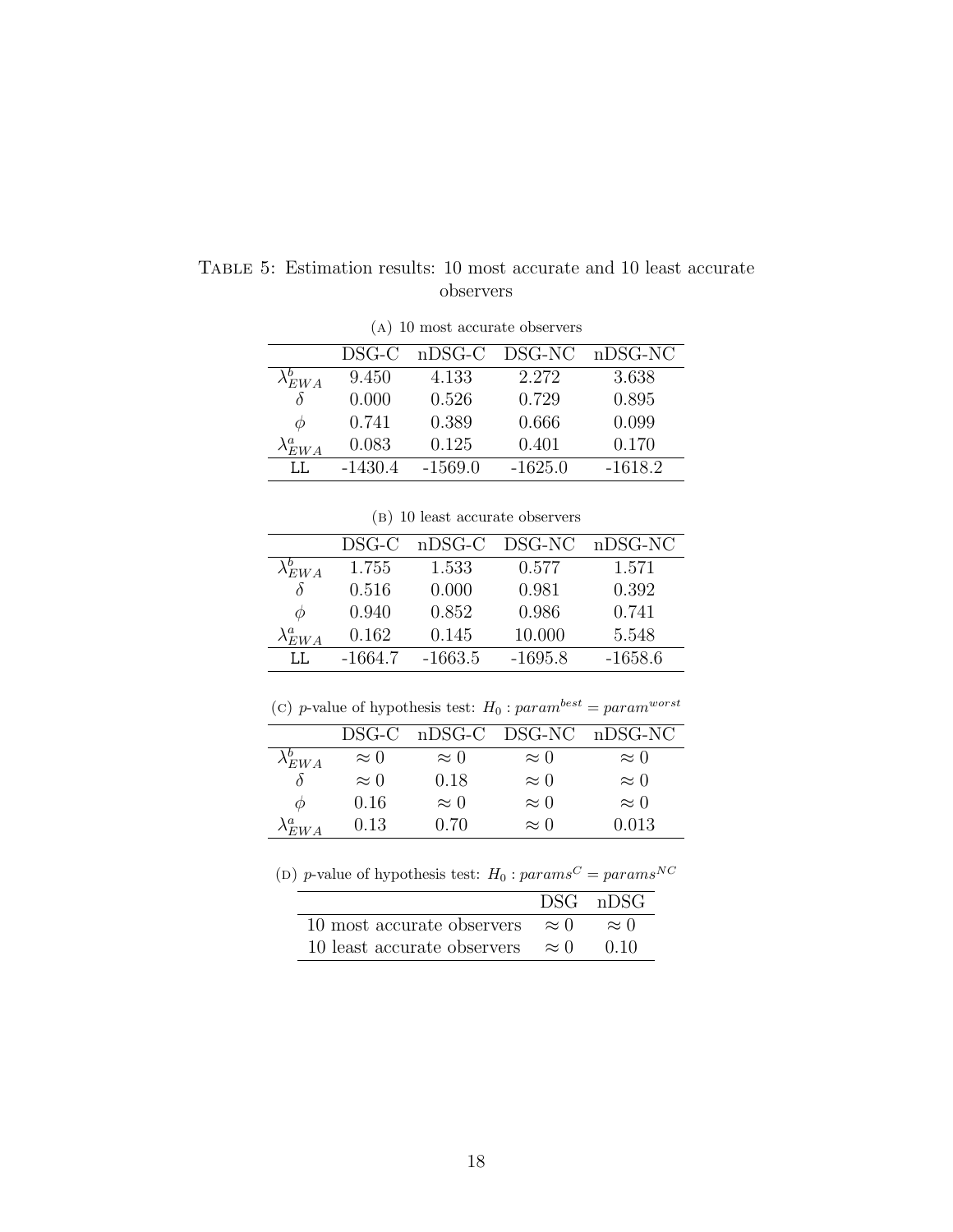difference between the most and the least accurate observers is that the most accurate observers formulate a model of the player whose actions they are observing, stick with it, and best respond quite accurately. In contrast, the least accurate observers do not appear to formulate as precisely a model of the person whose actions they are observing.<sup>[9](#page-18-0)</sup>

Next, observe that there is no reason to expect that subjects would use a different model of beliefs for two different sequences of observed actions for the same normal form game, but that is precisely what we see. Indeed, as can be seen in panel (D), we can always reject at the 10% level of significance that the estimated coefficients are the same for convergent and non-convergent games. Specifically, compare the results of the convergent and nonconvergent games for each of the dominance solvable and non-dominance solvable games, and also for the 10 most accurate and the 10 least accurate observers. The results of Table [5](#page-17-0) suggest that  $\delta$  is consistently higher in games that do not converge to the Nash equilibrium, and the difference between the parameter estimates appears larger the earlier that the game converged. This suggests that subjects, when they see the game failing to converge to the equilibrium, seek out alternative ways to rationalise and predict what they are observing. More precisely, when the game fails to converge, they place increased weight on foregone payoffs in their belief updating rules. This finding appears to be very robust, and it is one that we will point out again below.

#### 4.3 Estimates of belief formation models using pooled data

The differences between the best and worst observers led to a number of interesting findings. However, ex ante it is difficult to know whether one has chosen one of the "best" observers. To be sure, past performance does appear to provide some indication of future performance (cf. Figure [3\)](#page-9-1); however, the relationship is by no means perfect. Therefore, it is of independent interest to examine the performance of belief formation models based on pooled data. This exercise also sheds light on our final question, which is,"if individuals do such a poor job at predicting actions, do pooled estimates of beliefs do a better job of predicting actions?" We first address this question with single-type models and then come back to the question of heterogeneity by estimating some mixture models with multiple types. Here we report results for both the EWA and  $\gamma$ -weighted beliefs models. This allows us to see whether simpler models (*i.e.*,  $\gamma$ -weighted beliefs) lead to more accurate predictions as well as the fraction of subjects who use each of the two models.

<span id="page-18-0"></span><sup>&</sup>lt;sup>9</sup>Although the EWA model encompasses a fairly large family of different learning models (see, e.g., the EWA cube and the surrounding discussion in [Camerer](#page-26-11) [\(2003,](#page-26-11) Ch. 6)), it does not encompass the entire universe of possible models. It is possible the least accurate observers use a different model of belief formation, so the EWA model is misspecified for their stated beliefs, thus invalidating the inference. Therefore, one should be careful in drawing too strong of conclusions.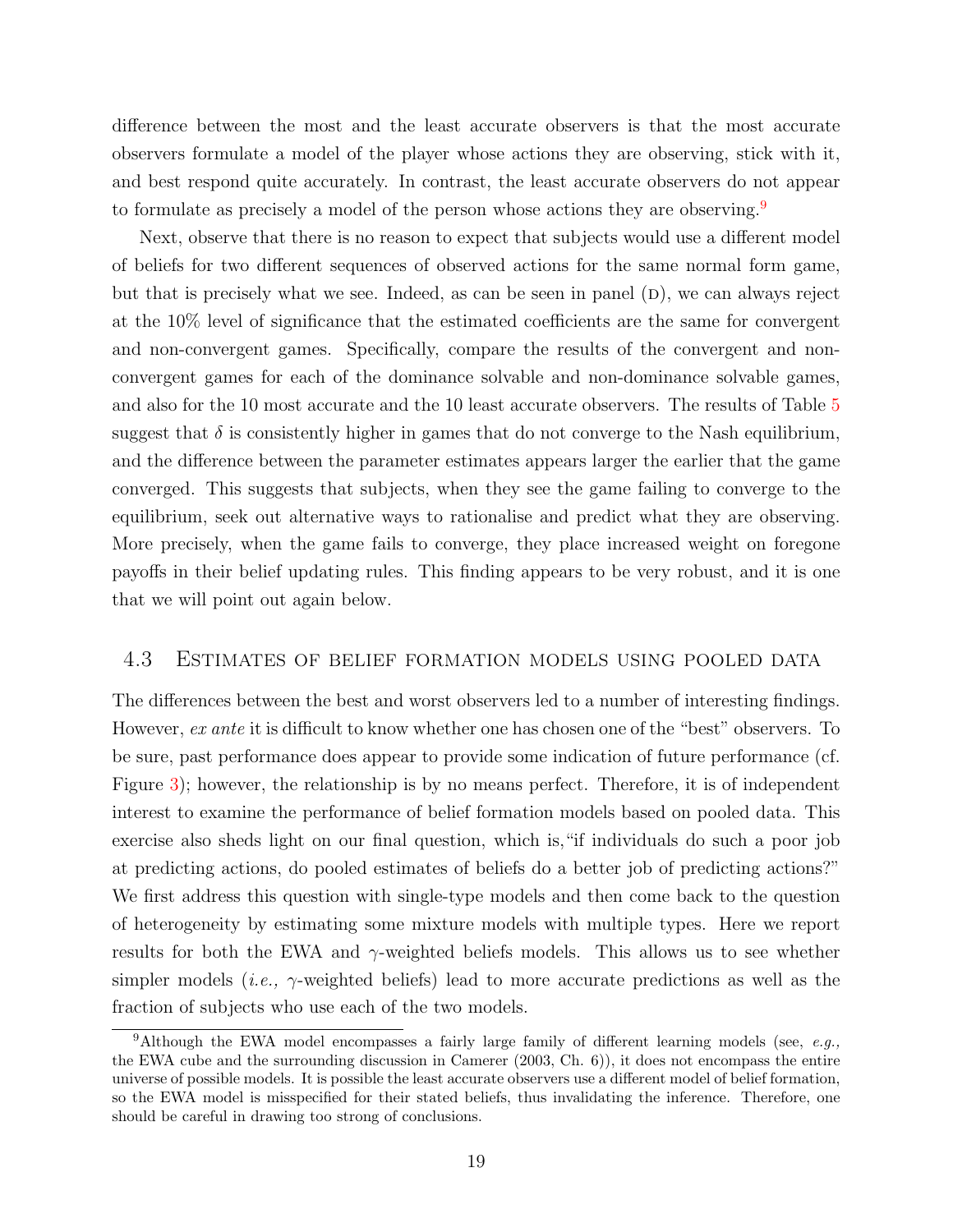#### 4.3.1 Single-type models

In this section we we estimate models of beliefs using the empirical methodology of Section [4.1.1.](#page-12-2) In particular, we separately estimate the γ-weighted beliefs model of [Cheung and](#page-26-1) [Friedman](#page-26-1) [\(1997\)](#page-26-1) and the EWA model of [Camerer and Ho](#page-26-9) [\(1999\)](#page-26-9). For both the γ-weighted beliefs mode and the EWA model, as suggested by Table [4,](#page-12-1) we assume level-1 (*i.e.*, uniform) initial beliefs/attractions.<sup>[10](#page-19-0)</sup> Therefore, EWA nests the  $\gamma$ -weighted beliefs model as a special case. Estimation results for both are reported in Table [6.](#page-19-1) We restricted the parameters  $\gamma$ ,  $\delta$ and  $\phi$  to [0, 1] and the  $\lambda$  parameters to [0, 10]. The parameters were estimated in MATLAB using the Differential Evolution algorithm proposed by [Storn and Price](#page-27-3) [\(1997\)](#page-27-3).

<span id="page-19-1"></span>TABLE 6: Estimation results for  $\gamma$ -weighted beliefs and EWA models

|             |         | (A) $\gamma$ -weighted beliefs |           |                       |
|-------------|---------|--------------------------------|-----------|-----------------------|
|             | DSG-C   |                                |           | nDSG-C DSG-NC nDSG-NC |
| $\lambda^b$ | 5.280   | 2.037                          | 1.472     | 3.234                 |
|             | 0.599   | 0.475                          | 0.784     | 0.856                 |
| LL.         | -8089.0 | $-8807.5$                      | $-6424.3$ | -6332.5               |

| $(B)$ Experience weighted attraction — Level 1 Prior |
|------------------------------------------------------|
|------------------------------------------------------|

|                     | DSG-C     | $nDSG-C$ | DSG-NC    | $nDSG-NC$ |
|---------------------|-----------|----------|-----------|-----------|
| $V_{EWA}$           | 5.663     | 2.118    | 1.175     | 2.671     |
|                     | 0.000     | 0.519    | 0.981     | 0.491     |
| Ф                   | 0.805     | 0.666    | 1.000     | 0.695     |
| $\lambda_{EWA}^{a}$ | 0.084     | 0.188    | 2.257     | 0.152     |
|                     | $-8056.9$ | -8685.2  | $-6378.6$ | $-6268.3$ |

(c) p-value of hypothesis test:  $H_0:params^C = params^{NC}$ 

|                    | DSG          | nDSG         |
|--------------------|--------------|--------------|
| $\gamma$ -weighted | $\approx 0$  | $\approx$ () |
| EWA                | $\approx$ () | 0.25         |

Consider first panel (A), which provides results for the  $\gamma$ -weighted beliefs model. Comparing the convergent and the non-convergent games, it appears that the estimated  $\gamma$  are generally lower in the convergent games. Most likely owing to the relatively early convergence of the game DSG-C, the estimate of  $\lambda_{\gamma}^{b}$  is substantially higher than in the other games.

Consider next panel (B), which provides results for the EWA model under the assumption of a level-1 prior. A similar pattern emerges: for the game DSG-C, which converged very

<span id="page-19-0"></span> $10$ We also estimated the EWA model under the assumption of a level-2 prior. With the exception of the estimate for  $\lambda_{EWA}^{b}$ , all parameter estimates are nearly identical to the corresponding parameter estimates from the level-1 prior. The results of this estimation are available upon request.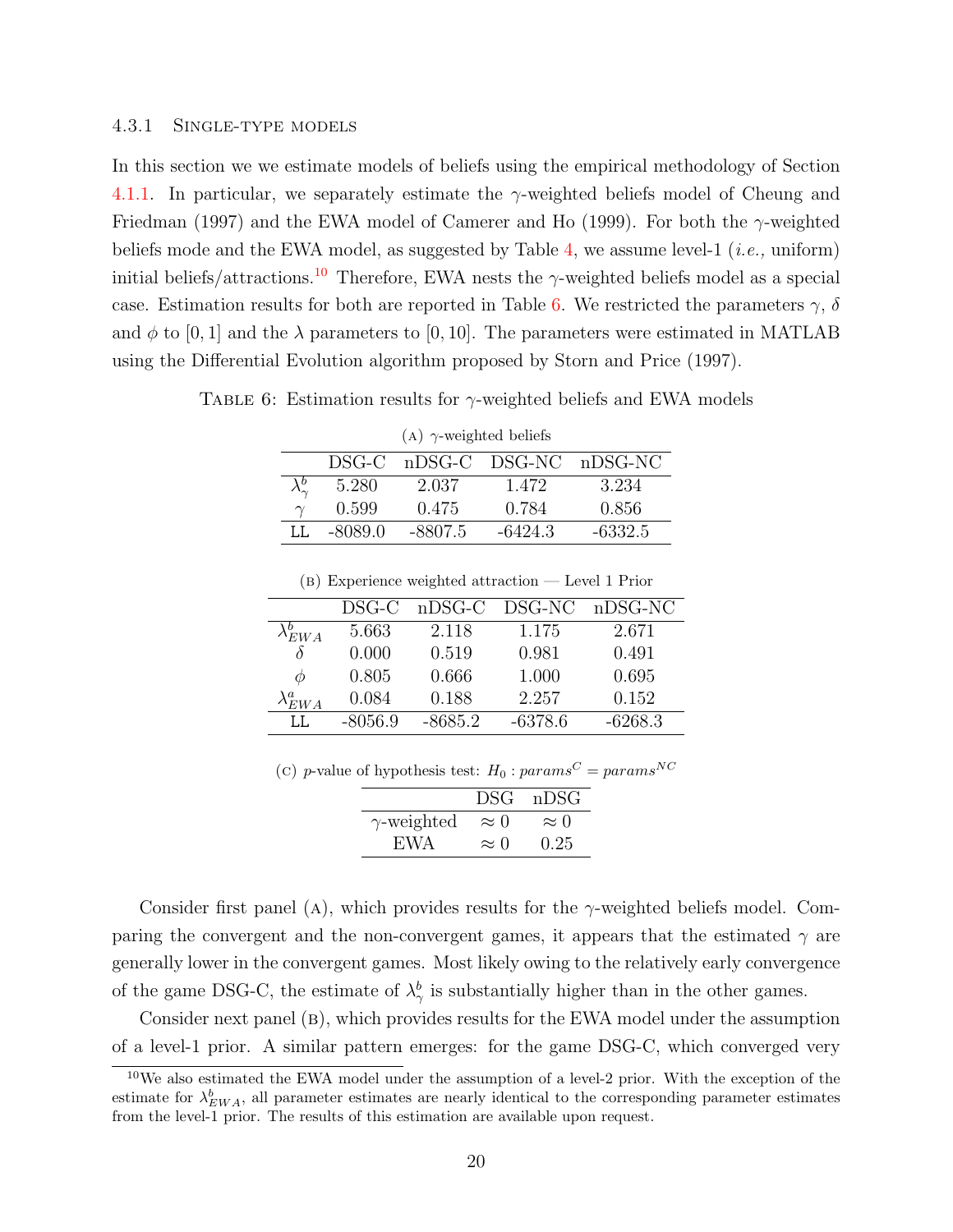early, the estimate of  $\lambda_{EWA}^{b}$  is much larger than the same parameter for the other games; across the other games, the estimates are fairly similar. Indeed, for the two non-dominance solvable games, all parameters are nearly identical. In the dominance solvable games we estimate  $\delta = 0$  when the game converged, suggesting that players did not make use of payoffs, focusing entirely on the observed history of play, while when the game did not converge, we estimate  $\delta > 0$  and quite large. Thus, also with the pooled data, subjects appear to place more weight on foregone payoffs when the game does not converge. We also see that for the game DSG-NC, the estimate of  $\lambda_{EWA}^a$  is quite a bit larger than the same estimates for the other games. We do not have a clear understanding as to why this is the case, but we note that it indicates that our observers were very likely to report degenerate (or nearly so) beliefs.

We also see that the fit appears to be better for the EWA model than for the γ-weighted beliefs model. Of course, we know that the EWA model includes  $\gamma$ -weighted beliefs as a special case, and so this result is to be expected.<sup>[11](#page-20-0)</sup> Although the fit must be improve when switching from the  $\gamma$ -weighted beliefs model to the EWA model, it does not necessarily follow that the estimated beliefs underlying the above estimates are more accurate. We turn our attention to this presently.

Finally, as was the case with the best and worst observers, we can always reject that the estimated coefficients are the same for DSG-C and DSG-NC, while we can only reject that the coefficients are the same for nDSG-C and nDSG-NC in our  $\gamma$ -weighted beliefs specification. Also, similarly to the best and worst observers, for our DSG games, we see that  $\delta$  is higher for the non-convergent game. As we have previously mentioned, our conjecture is that when subjects see a game that is not converging, they seek out alternative ways to rationalise the data they are observing; one way to do so is to incorporate payoffs (real and foregone) into one's model of belief updating. That we do not observe a difference between the coefficients for nDSG-C and nDSG-NC likely owes to the fact that the nDSG-C game converged only in period 17; hence, for most of the game, subjects saw something that was not converging.

#### 4.3.2 The accuracy of estimated beliefs.

We now turn briefly to a discussion of the accuracy of the estimated beliefs. One can think of this exercise as providing a further consistency check for the performance of our models. In particular, a model is not very useful if it leads to wildly inaccurate predictions.

For each of our models, we measure accuracy as in [\(1\)](#page-5-3), where we use  $\hat{b}_{i,t}$  is the implied belief on action  $i$  in period  $t$  given the parameter estimates of the model. For each of the

<span id="page-20-0"></span><sup>&</sup>lt;sup>11</sup>Even if we penalize EWA for the extra parameters that it has, the fit is still better than the  $\gamma$ -weighted beliefs model.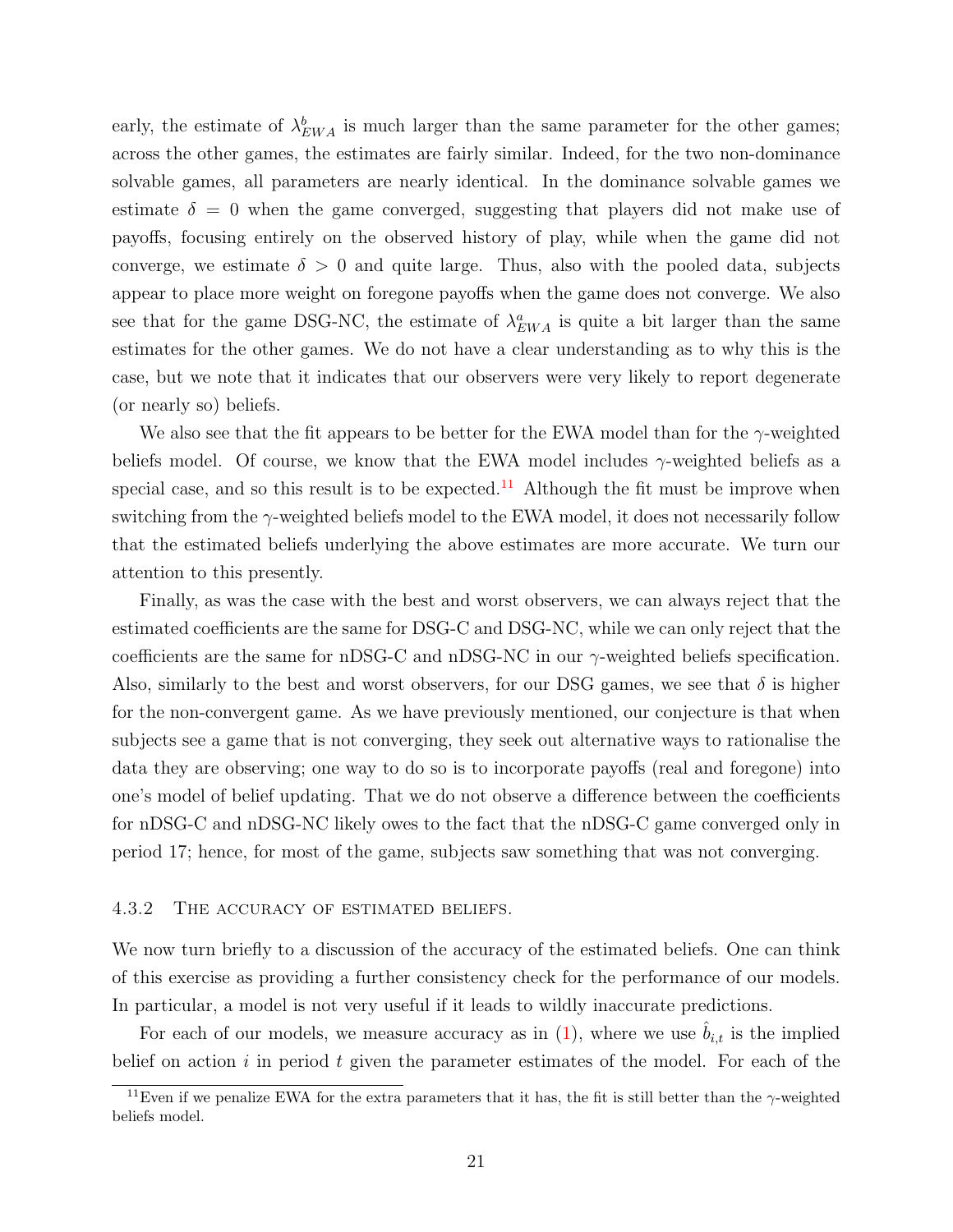<span id="page-21-0"></span>models estimated, Table [7](#page-21-0) reports the accuracy of the underlying beliefs averaged over the 20 period history. We also the accuracy achievable by simply reporting uniform beliefs of  $\left(\frac{1}{3}\right)$  $\frac{1}{3}, \frac{1}{3}$  $\frac{1}{3}, \frac{1}{3}$  $\frac{1}{3}$ ) in each period, as well as the empirical average accuracy of the observers, which was reported earlier in Table [2.](#page-7-0)

|                              | DSG-C            | $nDSG-C$         | DSG-NC           | $nDSG-NC$        |
|------------------------------|------------------|------------------|------------------|------------------|
| $\gamma$ -weighted           | 0.8823<br>(79.6) | 0.7138<br>(72.2) | 0.7113<br>(84.6) | 0.6476<br>(43.6) |
| EWA (Level 1 Prior)          | 0.8552<br>(63.0) | 0.6415<br>(40.7) | 0.6855<br>(69.2) | 0.5944<br>(15.4) |
| <b>Empirical Average</b>     | 0.820            | 0.656            | 0.644            | 0.642            |
| Uniform Beliefs <sup>†</sup> | Ი 6667           | 0.6667           | 0.6667           | 0.6667           |

Table 7: The average accuracy of estimated beliefs

<sup>†</sup> Refers to stating a belief of  $(\frac{1}{3}, \frac{1}{3}, \frac{1}{3})$  in all periods.

In parentheses we report the percentile that the estimated average accuracy would fall into based on the population of observers.

Look first at the accuracy of  $\gamma$ -weighted beliefs. Except for the game nDSG-NC, such beliefs are better than reporting uniform beliefs. It is also seen that  $\gamma$ -weighted beliefs are also more accurate than EWA beliefs (despite the latter's higher likelihood) across all four games, although the difference is not statistically significant. Turning now to EWA beliefs, we see that for the DSG games, they are more accurate than reporting uniform beliefs, while for the nDSG games, they are less accurate than uniform beliefs. Interestingly, for the game DSG-NC, estimated EWA beliefs were very often degenerate on one of the actions, which means that beliefs were either nearly always perfectly accurate or perfectly inaccurate.

One can also ask how the accuracy of estimated beliefs fits in with the empirical distribution from the population of observers. The numbers in parentheses below each entry of Table [7](#page-21-0) tries to get at this. For example, consider the DSG-C game and the  $\gamma$ -weighted beliefs model. The estimated average accuracy is 0.8823, and 79.6% of the actual observers had an average accuracy below this number. Indeed, for three out of four games, the estimated accuracy is above the  $72<sup>nd</sup>$  percentile for the  $\gamma$ -weighted beliefs model. The only exception is the nDSG-NC game, and as can be seen, all three models of beliefs lead to extremely inaccurate predictions. It is in this sense that we say that a "collective wisdom" emerges: often, and especially with our  $\gamma$ -weighted beliefs model, the average accuracy of estimated beliefs is well into the upper tail of the distribution.

#### 4.3.3 Two-type mixture models

Recall that many of our results indicate that different subjects incorporate real and imagined payoffs into their belief updating rules differently, with similar differences in the weight of recent history. In this section, we estimate a two-type mixture model under the assumption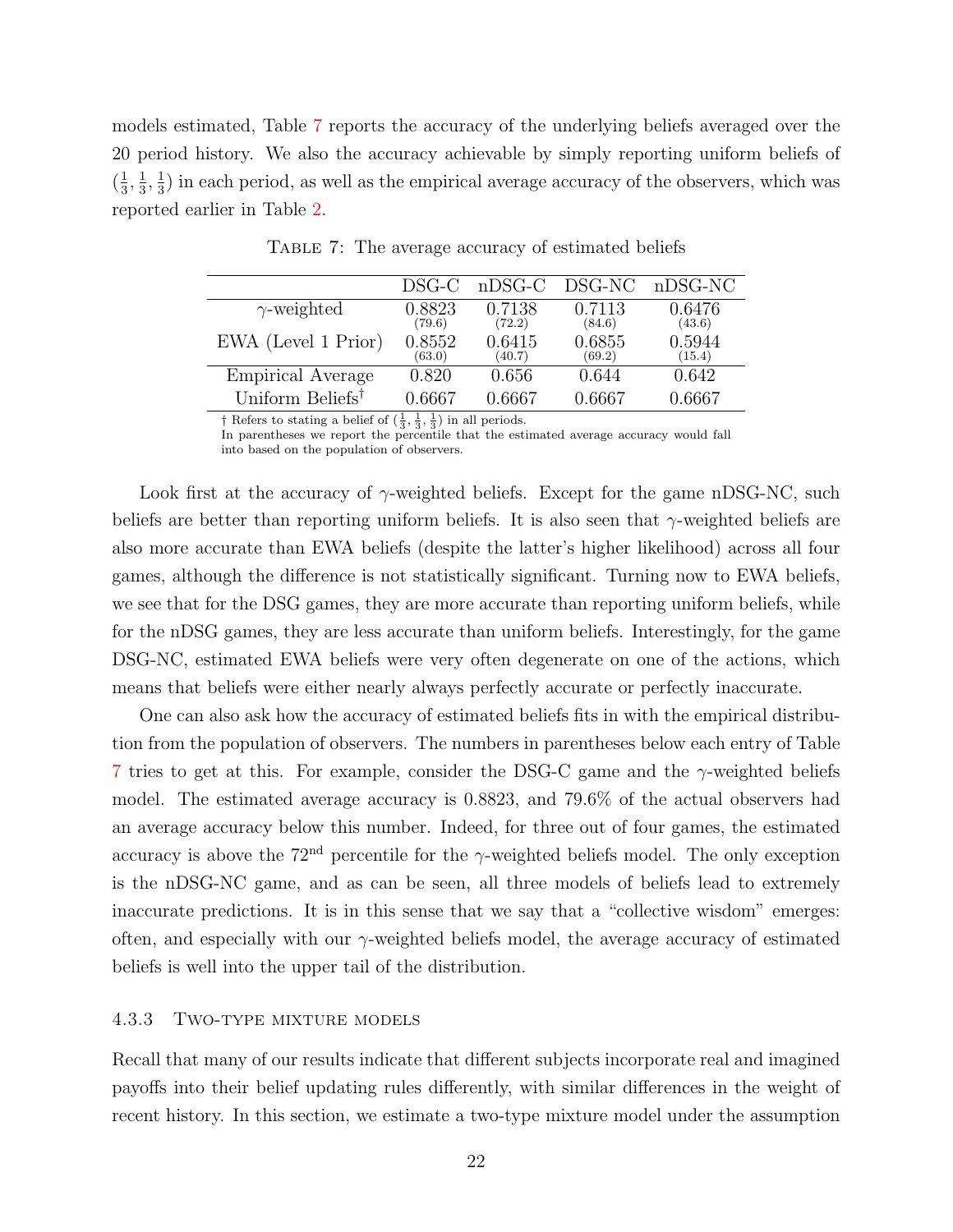that one of the types focuses only on history (*i.e.*, is a  $\gamma$ -weighted beliefs type), while the other type uses both history and payoffs  $(i.e.,$  is an EWA type). We also estimate a model in which there are two EWA types, but that the two types update differently.

<span id="page-22-0"></span>Estimation results of this exercise are reported in Table [8.](#page-22-0) First consider panel (a), which shows results for the case of one EWA type and one  $\gamma$ -weighted beliefs type. In all cases, we are able to reject *both* the hypotheses that  $Pr[EWA] = 0$  and that  $Pr[EWA] = 1.12$  $Pr[EWA] = 1.12$ Therefore, there is strong evidence in favour of these two types for all games.

| (A) $\gamma$ -weighted beliefs & EWA types |           |           |           |           |
|--------------------------------------------|-----------|-----------|-----------|-----------|
|                                            | $DSG-C$   | $nDSG-C$  | DSG-NC    | $nDSG-NC$ |
| $\lambda_{EWA}^a$                          | 0.768     | 0.353     | 8.456     | 0.451     |
| δ                                          | 0.725     | 0.580     | 0.904     | 0.818     |
| $\phi$                                     | 0.000     | 0.341     | 0.983     | 0.208     |
| $\lambda_{EWA}^{b}$                        | 1.815     | 1.624     | 1.189     | 2.070     |
|                                            | 0.630     | 0.774     | 1.000     | 1.000     |
| $\lambda_{\circ}^{b}$                      | 9.589     | 6.105     | 4.871     | 10.000    |
| Pr[EWA]                                    | 0.246     | 0.506     | 0.721     | 0.611     |
| LL.                                        | $-7887.1$ | $-8639.9$ | $-6345.3$ | $-6154.5$ |

Table 8: Estimation results for mixture models

#### (b) Two EWA types

|                                   | $DSG-C$   | $nDSG-C$  | DSG-NC    | $nDSG-NC$ |
|-----------------------------------|-----------|-----------|-----------|-----------|
| $\lambda_{EWA,1}^a$               | 0.083     | 0.101     | 0.011     | 0.073     |
| $\delta_1$                        | 0.000     | 0.107     | 0.308     | 0.510     |
| $\phi_1$                          | 0.830     | 0.773     | 0.971     | 0.898     |
| EWA.1                             | 10.000    | 4.013     | 10.000    | 9.986     |
| $\lambda_{EWA,2}^{a}$             | 6.204     | 7.230     | 9.328     | 1.203     |
| $\delta_2$                        | 0.161     | 0.537     | 0.898     | 0.822     |
| $\phi_2$                          | 0.477     | 0.214     | 0.983     | 0.188     |
| $\lambda_{E\underline{W}A,2}^{b}$ | 1.515     | 1.317     | 1.379     | 1.922     |
| Pr[Type1]                         | 0.745     | 0.531     | 0.227     | 0.479     |
| LL                                | $-7809.4$ | $-8571.1$ | $-6292.7$ | $-6153.7$ |

Regarding the types, it would appear that slightly less than half of the subjects are EWA types in the dominance solvable games, while slightly more than half are EWA types in the non-dominance solvable games. Next observe that the magnitudes of  $\lambda_{\gamma}^{b}$  and  $\lambda_{EWA}^{b}$  are directly comparable and provide an indication of the frequency of mistakes made in the belief

<span id="page-22-1"></span><sup>&</sup>lt;sup>12</sup>Twice the difference in the likelihoods is, in the worst case (*i.e.*, DSG-NC), 67.2, with a corresponding p-value less than 0.01. In all other games, we can reject the null hypothesis of a single type at an even higher level of significance.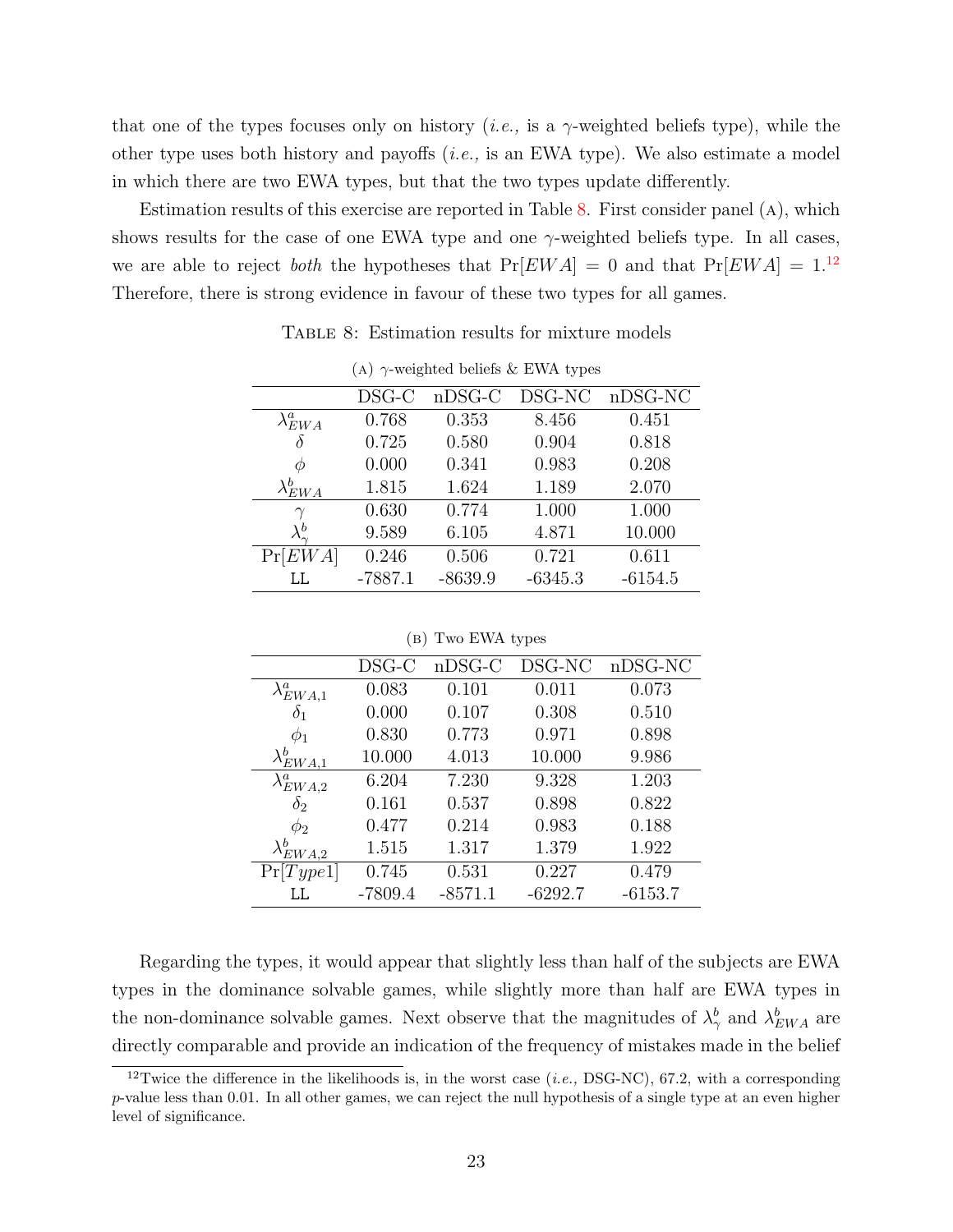reports by the two types. It is somewhat remarkable to see that  $\lambda_{\gamma}^{b} \gg \lambda_{EWA}^{b}$  for 3 of the 4 games, which could suggest that those subjects who employed a more simple model of belief formation were less prone to mistakes than those who adopted a more complicated model. Consistent with out single-type model, the estimates of  $\gamma$  are lower in the convergent games and, indeed, beliefs are very sluggish in the non-convergent games.

In panel (B) we report results where we allow both types to be form beliefs according to the EWA model. For 3 out of 4 games, this leads to a significant improvement in fit relative to panel (a). Generally, it appears that one of the EWA types corresponds quite closely to the  $\gamma$ -weighted type, though with the addition of a small amount of imagination (*i.e.*,  $\delta > 0$ ).

THE ACCURACY OF ESTIMATED BELIEFS. We now look once more at the accuracy of the underlying beliefs estimated in the two-type mixture models of this section. We plot the results in Figure [6](#page-24-1) based on the results reported in Table  $8(A)$  $8(A)$ . The solid line represents the  $\gamma$ -weighted beliefs type while the −. line represents the EWA type. As can be seen, the estimated beliefs for the  $\gamma$ -weighted beliefs type is generally fairly stable and more accurate. In contrast, the EWA type appears to be somewhat less accurate. In part, this would appear to be due to the fact that the EWA type is more likely to report degenerate beliefs, which often turn out to be incorrect (especially in the DSG-NC game).<sup>[13](#page-23-0)</sup>

In Table [9](#page-25-0) we compute the average accuracy of estimated beliefs across the 20 period histories of the games that we considered. We see that, except for the game nDSG-C, the estimated beliefs of the  $\gamma$ -weighted type are generally more accurate than those of the EWA type (except in nDSG-C), and are generally more accurate than simply reporting uniform beliefs (except in nDSG-NC, which is slightly worse than uniform) Interestingly, not only are subjects who form beliefs according to history only less prone to mistakes, but they are also generally more accurate in their belief statements than are the EWA subjects who incorporate more information in their model of beliefs.[14](#page-23-1)

Another striking finding is that although the model with two EWA types would seem to "fit" the data better in terms of the log-likelihood, in terms of accuracy of estimated beliefs, the simpler model consisting of one EWA type and one  $\gamma$ -weighted type actually leads to

<span id="page-23-0"></span><sup>&</sup>lt;sup>13</sup>For the γ-weighted beliefs model, unless  $\gamma = 0$ , beliefs will generally be non-degenerate. In contrast, because of the extra parameters (cf.  $(6)$ ), the EWA attractions can adjust more quickly. Combined with a suitably high value of  $\lambda_{EWA}^a$  and it is more likely that beliefs will be degenerate.

<span id="page-23-1"></span> $14$ Although, as we have seen, the EWA model generally has a higher log-likelihood, the accuracy of beliefs is somewhat lower. In our view, these are not inconsistent results. It suggests to us that those subjects using the EWA model are not actually using the correct model. For example, in the recent housing crisis, it appears that many people believed that housing prices would continue to rise indefinitely, and took actions consistent with these beliefs. We have subsequently learned that these people's underlying beliefs were mistaken.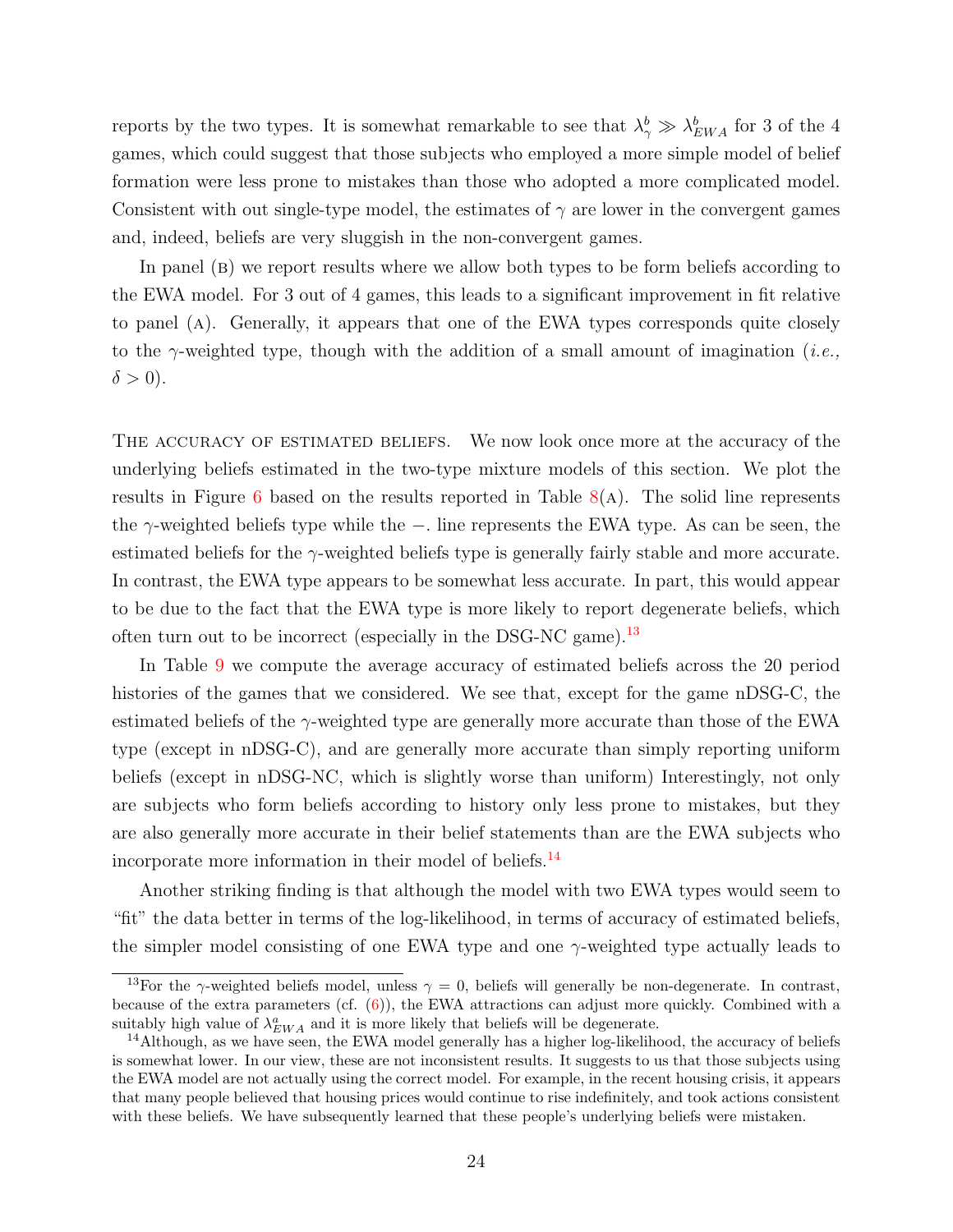

<span id="page-24-1"></span>FIGURE 6: Accuracy of estimated beliefs for the two-type mixture model

<span id="page-24-0"></span>more accurate predictions.

## 5 Conclusions

In this paper we have reported the results of an experiment in which subjects acted as outside observers and predicted the actions of a different group of experimental subjects. Our analysis has provided us with insight into the differences between the best and worst observers. In particular, there are a number of stark differences between the two groups. First, the most accurate observers appeared to be those who responded more quickly to new information, rather than continuing to dwell on the past. Second, the best observers were also the ones who were less prone to making mistakes, even if they also believed that the player whose actions they were predicting was more likely to make mistakes than did the worst observers. While there were other differences, our main conclusion is that the best observers had well-formulated models of the player whose actions they were predicted, made few mistakes and quickly incorporated new information when updating their beliefs.

The next main result is that aspects of subject's belief updating rules depend on the specific properties of the sequence of actions they are observing. A very robust finding is that in games that don't converge, subjects appear to place more weight on forgone payoffs than do subjects in games that converge. Our conjecture is that non-convergent games are inherently harder to predict than convergent games. Therefore, the frustration with not being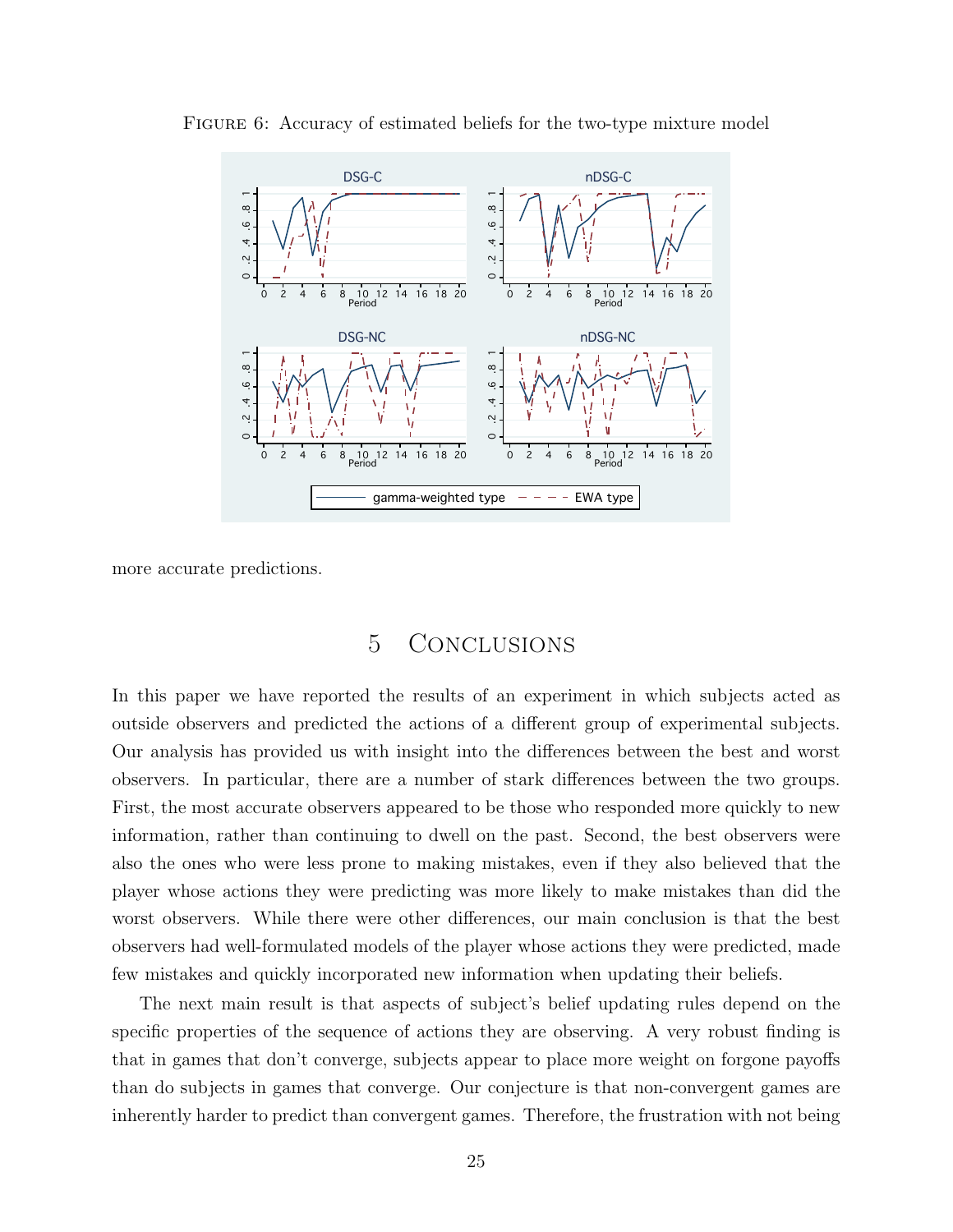| (A) $\gamma$ -weighted & EWA Types |        |          |        |         |
|------------------------------------|--------|----------|--------|---------|
|                                    | DSG-C  | $nDSG-C$ | DSG-NC | nDSG-NC |
|                                    | 0.8832 | 0.6900   | 0.7288 | 0.6573  |
| EWA                                | 0.7950 | 0.7952   | 0.5674 | 0.6146  |
| $pooled^{\ddagger}$                | 0.8751 | 0.7795   | 0.6564 | 0.6641  |
| Uniform Belief <sup>†</sup>        | 0.6667 | 0.6667   | 0.6667 | 0.6667  |

<span id="page-25-0"></span>Table 9: The average accuracy of estimated beliefs for the two-type mixture models

 $\ddagger$  Pooled beliefs given by Pr[ $EWA]EWA + (1 - Pr[EWA])\gamma$ .

 $\dagger$  Refers to stating a belief of  $(\frac{1}{3}, \frac{1}{3}, \frac{1}{3})$  in all periods.

| (B) Two EWA types           |        |          |        |           |
|-----------------------------|--------|----------|--------|-----------|
|                             | DSG-C  | $nDSG-C$ | DSG-NC | $nDSG-NC$ |
| EWA <sub>1</sub>            | 0.8597 | 0.6828   | 0.6851 | 0.6621    |
| EWA <sub>2</sub>            | 0.8000 | 0.7499   | 0.5638 | 0.6014    |
| pooled                      | 0.8537 | 0.7681   | 0.6416 | 0.6689    |
| Uniform Belief <sup>†</sup> | 0.6667 | 0.6667   | 0.6667 | 0.6667    |

(b) Two EWA types

 $\dagger$  Refers to stating a belief of  $(\frac{1}{3}, \frac{1}{3}, \frac{1}{3})$  in all periods.

able to discern a pattern to the observed behaviour causes them to look beyond updating rules based on historical actions. The next logical step is to start looking at payoffs, and this is exactly what appears to happen. Moreover, there is some evidence that the proportion of subjects using an EWA updating rule, which incorporates forgone payoffs, increases in the latter half of the game.<sup>[15](#page-25-1)</sup>

The paper also showed three other interesting results. First, the prediction accuracy of many subjects was poor. Except for one game where a clear pattern of convergence emerged fairly early, most of our subjects would actually have earned more had they simply reported uniform beliefs in each period. Second, despite the poor prediction ability of the average observers, the pooled estimates of beliefs lead to very accurate predictions. That is, there is a collective wisdom that seems to emerge. Along the lines of [Palfrey and Wang](#page-27-0) [\(2009\)](#page-27-0), it would be interesting to give subjects the opportunity to interact *(i.e., share their predictions)* and then study how they incorporate this new information into their predictions. Finally, our results show that subjects who use simpler rules for belief updating less frequently

<span id="page-25-1"></span><sup>&</sup>lt;sup>15</sup>For our two non-convergent games, we estimated the same model as in Table  $8(a)$  $8(a)$ , but we allowed  $Pr[EWA]$  to be different in the first 10 periods (denote this by  $p_{1-10}$ ) than in the last 10 periods (denote this by  $p_{11-20}$ , while keeping all other parameters identical across rounds. For the DSG-NC game, we estimated  $p_{11-20} > p_{1-10}$  with an LR statistic of 6.58, which just misses the 1% level of significance. For the game nDSG-NC, we did not estimate a significant difference in the fraction of subjects using an EWA updating rule.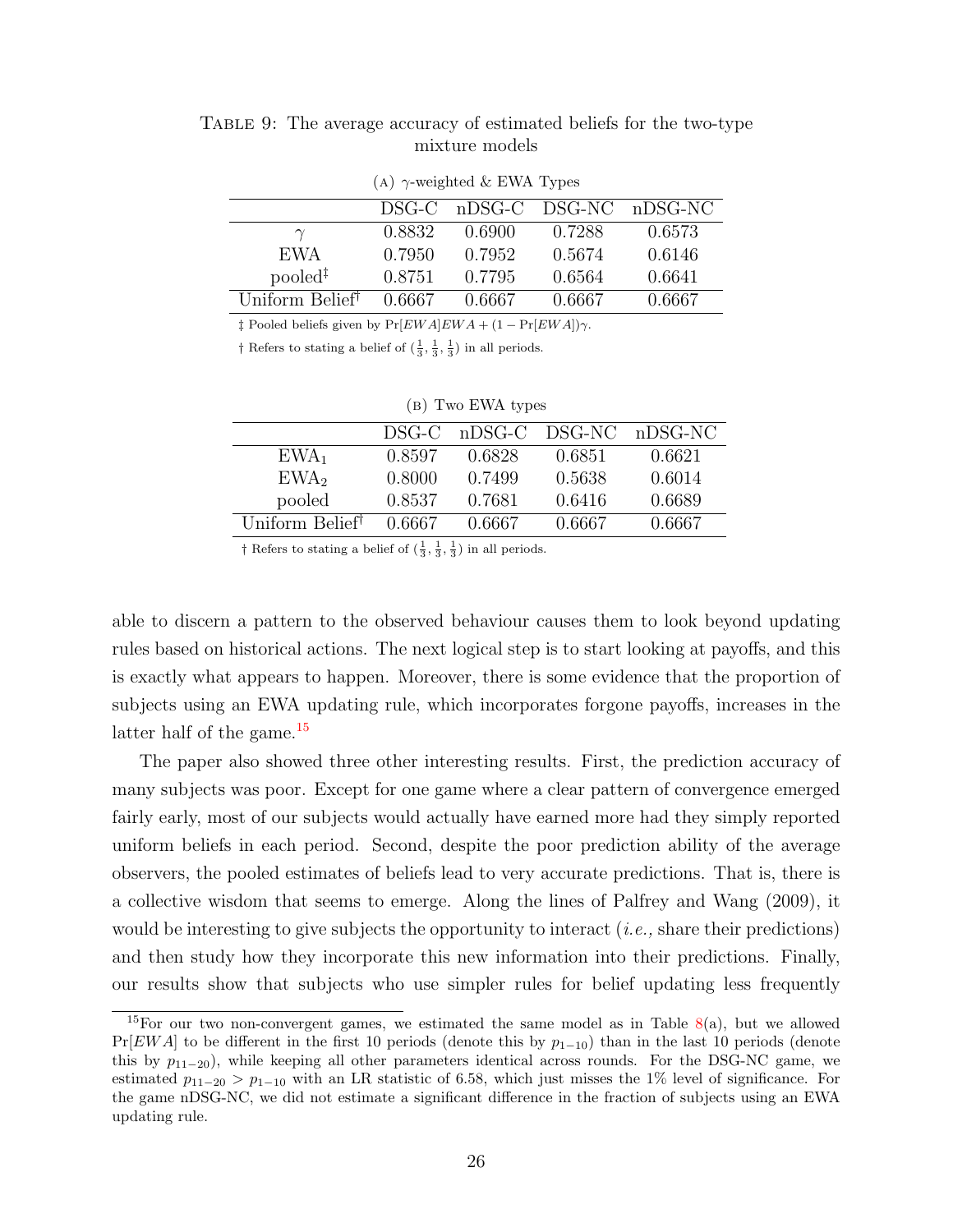make mistakes and, somewhat surprisingly, are often more accurate than those using more complicated models. Indeed, while estimating more complicated models generally led to a significantly higher log-likelihood, the predictive accuracy of such models often suffered in comparison to their "simpler" counterparts.

## **REFERENCES**

- <span id="page-26-11"></span>CAMERER, C. F. (2003): Behavioral Game Theory: Experiments in Strategic Interaction. Princeton University Press.
- <span id="page-26-9"></span>Camerer, C. F., and T.-H. Ho (1999): "Experienced-Weighted Attraction Learning in Normal Form Games," Econometrica, 67(4), 827–874.
- <span id="page-26-10"></span>Camerer, C. F., T.-H. Ho, and J.-K. Chong (2002): "Sophisticated Experience-Weighted Attraction Learning and Strategic Teaching in Repeated Games," Journal of Economic Theory, 104(1), 137–188.
- <span id="page-26-1"></span>CHEUNG, Y.-W., AND D. FRIEDMAN (1997): "Individual Learning in Normal Form Games: Some Laboratory Results," Games and Economic Behavior, 19(1), 46–76.
- <span id="page-26-8"></span>Costa-Gomes, M. A., V. P. Crawford, and B. Broseta (2001): "Cognition and Behavior in Normal-Form Games: An Experimental Study," Econometrica, 69(5), 1193– 1235.
- <span id="page-26-0"></span>COSTA-GOMES, M. A., AND G. WEIZSÄCKER (2008): "Stated Beliefs and Play in Normal Form Games," Review of Economic Studies, 75, 729–762.
- <span id="page-26-4"></span>FISCHBACHER, U. (2007): "z-Tree: Zurich toolbox for ready-made economic experiments," Experimental Economics, 10(2), 171–178.
- <span id="page-26-2"></span>HARUVY, E. (2002): "Identification and Testing of Modes in Beliefs," *Journal of Mathe*matical Psychology,  $46(1)$ , 88-109.
- <span id="page-26-5"></span>HUCK, S., AND G. WEIZSÄCKER (2002): "Do players correctly estimate what others do? Evidence of conservatism in beliefs," Journal of Economic Behavior & Organization,  $47(1)$ , 71–85.
- <span id="page-26-3"></span>HYNDMAN, K., E. ÖZBAY, A. SCHOTTER, AND W. EHRBLATT (Forthcoming): "Convergence: An Experimental Study of Teaching and Learning in Repeated Games," Journal of the European Economic Association.
- <span id="page-26-7"></span>NYARKO, Y., AND A. SCHOTTER (2002): "An Experimental Study of Belief Learning Using Elicited Beliefs," Econometrica, 70(3), 971–1005.
- <span id="page-26-6"></span>Offerman, T., J. Sonnemans, and A. Schram (1996): "Value Orientations, Expectations and Voluntary Contributions in Public Goods," Economic Journal, 106, 817–845.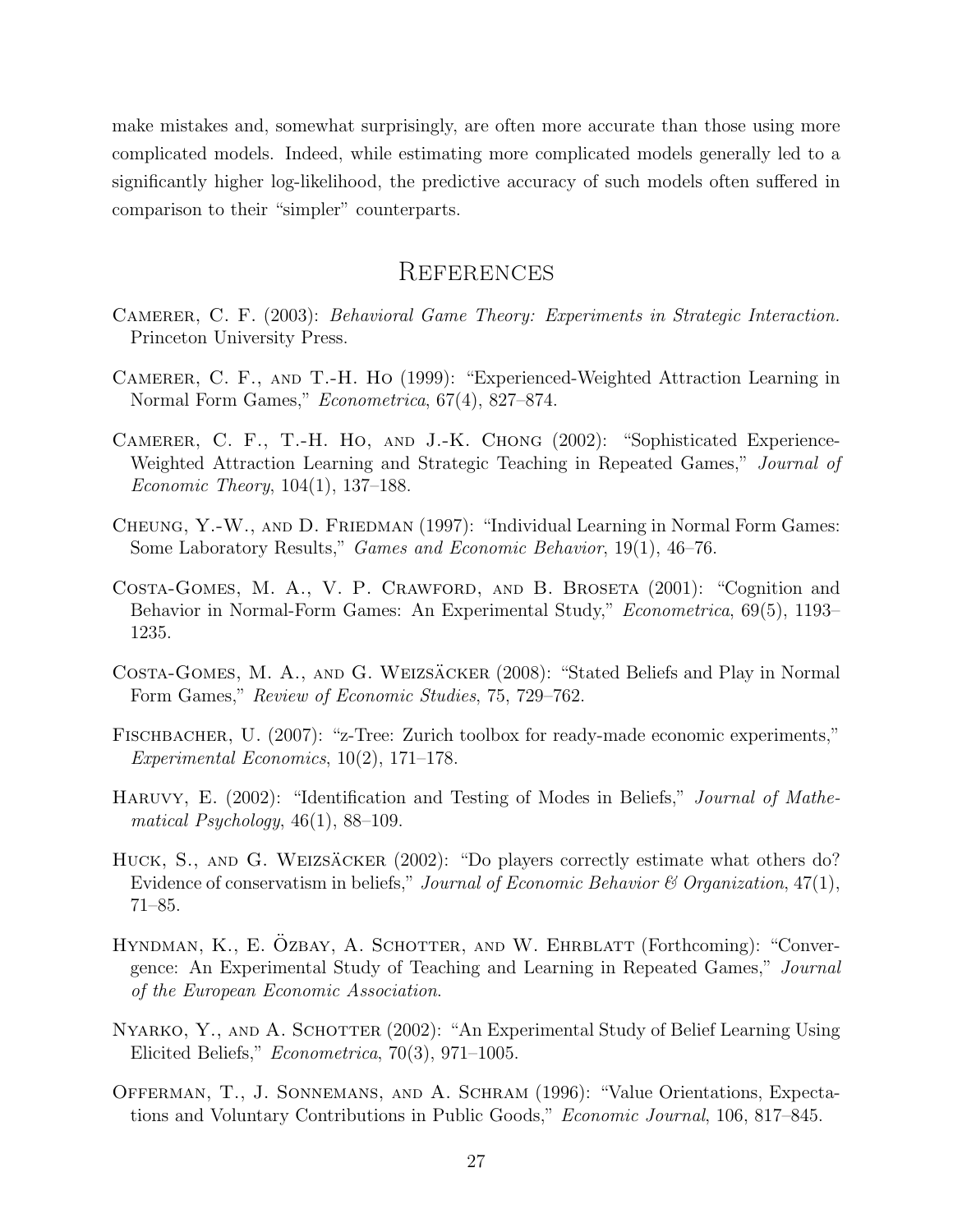- <span id="page-27-0"></span>PALFREY, T., AND S. WANG (2009): "On Eliciting Beliefs in Strategic Games," Journal of Economic Behavior & Organization, 71, 98–109.
- <span id="page-27-1"></span>Stahl, D. O., and P. W. Wilson (1994): "Experimental evidence of players' models of other players," Journal of Economic Behavior & Organization, 25, 309–327.

<span id="page-27-2"></span>(1995): "On Players Models of Other Players: Theory and Experimental Evidence," Games and Economic Behavior, 10(1), 218–254.

<span id="page-27-3"></span>Storn, R., and K. Price (1997): "Differential Evolution — A Simple and Efficient Heuristic for Global Optimization over Continuous Spaces," Journal of Global Optimization, 115, 341–359.

# Appendix A: Instructions

The following are the instructions used in the experiment reported in the paper.

# GENERAL INSTRUCTIONS

Welcome and thank you for coming today to participate in this experiment. The purpose of this experiment is to learn how people make decisions in certain very simple settings.

After this experiment, another experiment will take place. The precise details of that experiment will be explained to you at the appropriate time. Depending on your choices you will earn money, which will be paid at the end of the experiment. The exact method of calculating your final payment will be described below.

We ask that you remain silent throughout the experiment. If, at any time, you have a question, please ask the session coordinator. Failure to comply with these instructions means that you will be asked to leave the experiment and all earnings will be forfeited.

In the experiment it is more convenient to work with points rather than dollars. At the end of the experiment, the total number of points earned will be converted to dollars. The exact conversion factor is the following:

#### $20 \text{ points} = $1.00$

# A Previous Experiment

In a previous experiment, we had two subjects play the following game for 20 periods.

|    | A1     | A2     | A3     |
|----|--------|--------|--------|
| A1 | 51, 30 | 35, 43 | 93, 21 |
| A2 | 35, 21 | 25, 16 | 32, 94 |
| A3 | 68,72  | 45,69  | 13,62  |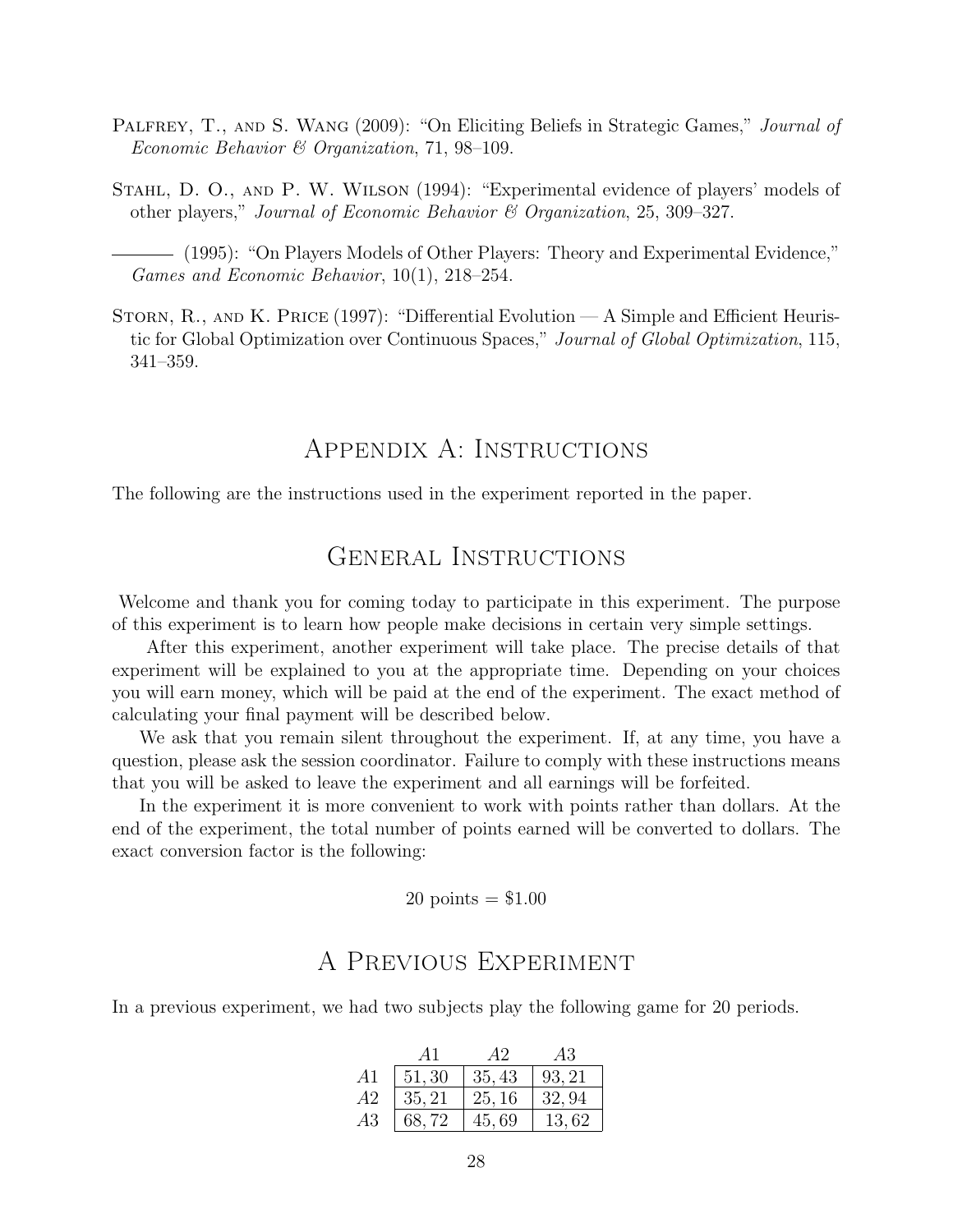One of the subjects had the role of the row player, while the other had the role of the column player. In each of 20 periods, the two subjects simultaneously chose an action — either A1, A2 or A3. The actions taken by the row and column players in each period determine the payoffs for that period. Each of the nine boxes above represent the nine possible action combinations. In each box, the first entry represents the payoff for the row player, while the second entry represents the payoff for the column player.

To understand how to calculate the payoffs for this game, suppose that the row player chose A2 and the column player chose A3. In this case, the row player would have earned 32 points and the column player would have earned 94 points.

The subjects who have played this game before were recruited just as you were today by the CESS lab recruiting program. Hence they are NYU undergraduates just as you are. They played the game for 20 periods and we have recorded their choices in each of the 20 periods of their interaction. That means that in each of the 20 periods the row player has made one of his or her three possible choices A1, A2, or A3 as has the column chooser. Your task in this experiment is to predict the actions of the COLUMN player in each of the 20 periods of his or her interaction with the row player he or she was matched with. We stress that these two subjects were paired with each other for the entire 20 periods. We will now explain this task to you in more detail as well as how you will be paid for your decisions.

# PREDICTING OTHER PEOPLE'S CHOICES

In each period, but before learning what actually happened, you will be asked the following three questions which will appear on the computer screen in front of you:

• On a scale from 0 to 100, how likely do you think it is that the COLUMN player will take action A1?

• On a scale from 0 to 100, how likely do you think it is that the COLUMN player will take action A2?

• On a scale from 0 to 100, how likely do you think it is that the COLUMN player will take action A3?

Your response to each question must be a number between 0 and 100. Moreover, the sum of the three numbers that you provide **must** be **exactly** 100.

For example, suppose that you think there is a 30% chance that the COLUMN player will take action A1, a  $25\%$  chance that the COLUMN player will take action A2 and a  $45\%$ chance that the COLUMN player will take action A3. In this case, you will enter 30 in the first box on the left-hand side of the screen, 25 in the second box and 45 in the and third box. The exact computer screen you will see is given below.

After you have submitted your predictions, you will be taken to a waiting screen on which you will see the actions actually chosen by both the ROW and the COLUMN players. Based on your predictions and the action actually chosen by the COLUMN player, you will earn experimental points according to a specific payoff function, which we now explain. Suppose your predictions are as in the above example. Furthermore, suppose that in the current period the COLUMN player actually chose A2. In that case your payoff for predicting the COLUMN player's action will be: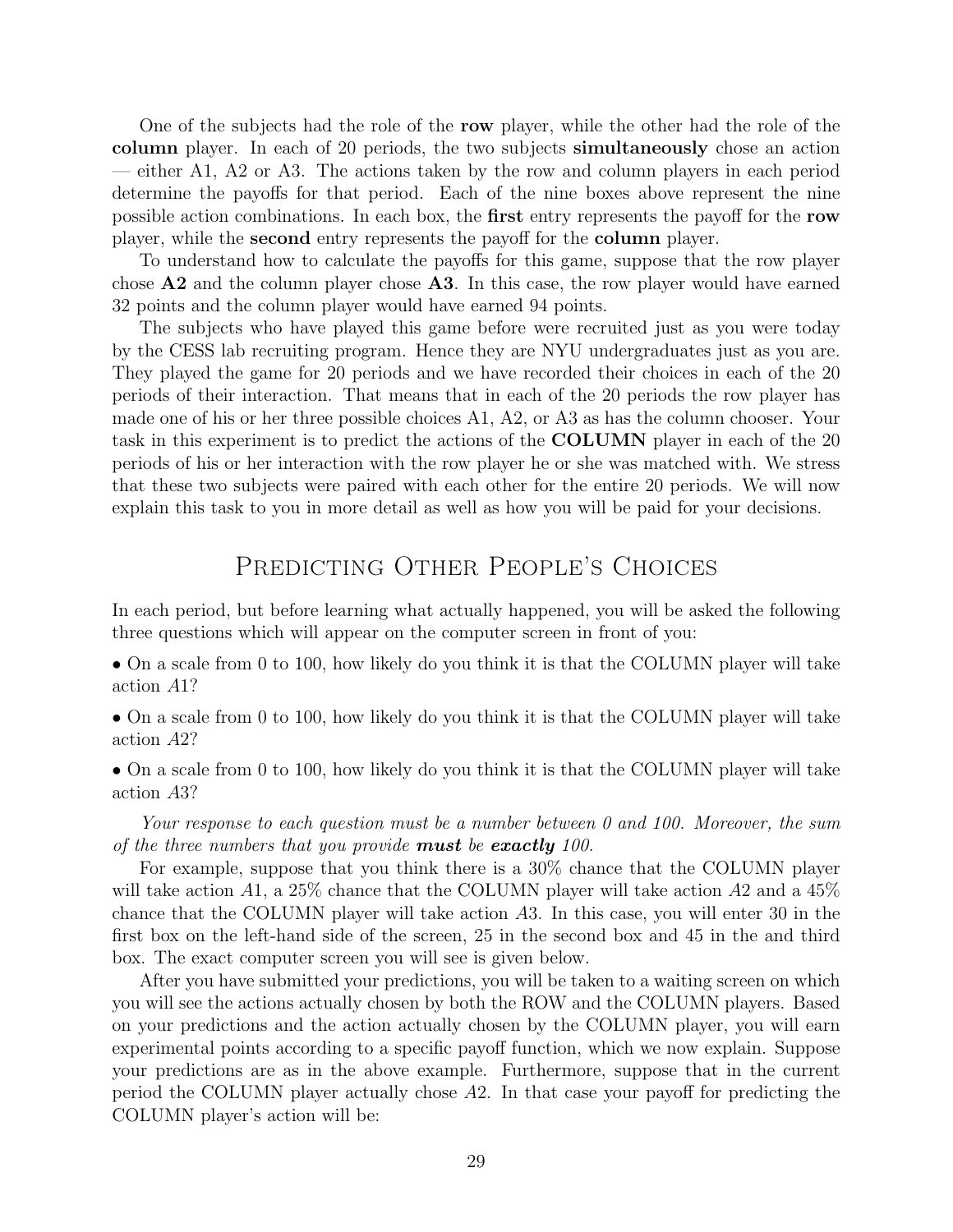Payoff = 
$$
5\left[2 - \left(\frac{30}{100}\right)^2 - \left(1 - \frac{25}{100}\right)^2 - \left(\frac{45}{100}\right)^2\right]
$$

In other words, we will give you a fixed amount of 10 points from which we will subtract an amount which depends on how inaccurate your prediction was. To do this, we find out what choice the COLUMN player made. We then take the number you assigned to that choice – in this case 25% on  $A2$  – subtract it from 100%, square it and multiply by 5. Next, we take the number you assigned to the choices not made by the COLUMN player – in this case the 30% you assigned to A1 and the 45% you assigned to  $A3$  – square them and multiply by 5. These three squared numbers will then be subtracted from the 25 points we initially gave you to determine your final point payoff. Your point payoff will then be converted into dollars at the conversion factor as given above.

Note that since your prediction is made before you know the choices of both the row and column players, the best thing you can do to maximize the expected size of your prediction payoff is to simply state your true prediction about what you think the COLUMN player will do. Any other prediction will decrease the amount you can expect to earn as a payoff.

Note also that you cannot lose points from making predictions. The worst thing that could happen is you predict that the COLUMN player will choose one particular action (e.g., A2) with 100% certainty but it turns out that the COLUMN player actually chose a different action  $(e.g., A3)$ . In this case, you will earn 0 points. In all other situations, you will earn a strictly positive number of points.

### THE COMPUTER SCREEN

On your computer screen, in each period you will see the following screen: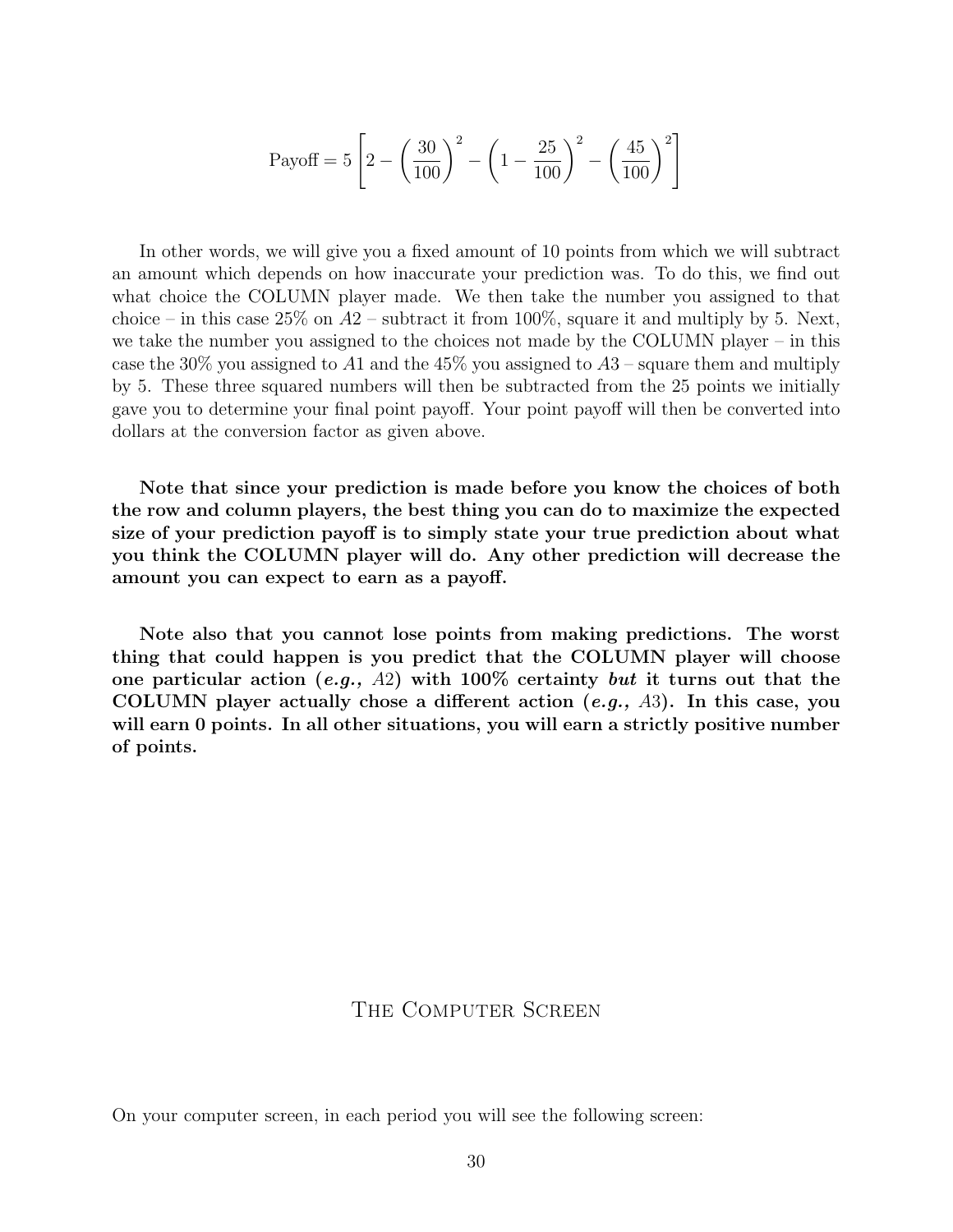

You make your predictions by entering a response to each question on the bottom lefthand side of the computer screen. To submit your predictions simply press [OK]; you will then be taken to a waiting screen, which will be shown below. Your responses to these three questions must each be numbers between 0 and 100 and the three numbers must sum to 100. Your response may contain at most 1 number after the decimal point. On the bottom right-hand side, you will see a reminder message as well as all of your previous predictions and a calculator button, while on the upper right-hand side of the computer screen you will see the actions chosen by the ROW and COLUMN players in each of the previous periods as well as your past prediction.

After you have made your predictions, you will be taken to a waiting screen. On this screen, you will see the actions that the ROW and COLUMN players actually made for that period as well as the number of experimental points they earned for that period. You will also see the number of points that you earned for making your predictions.